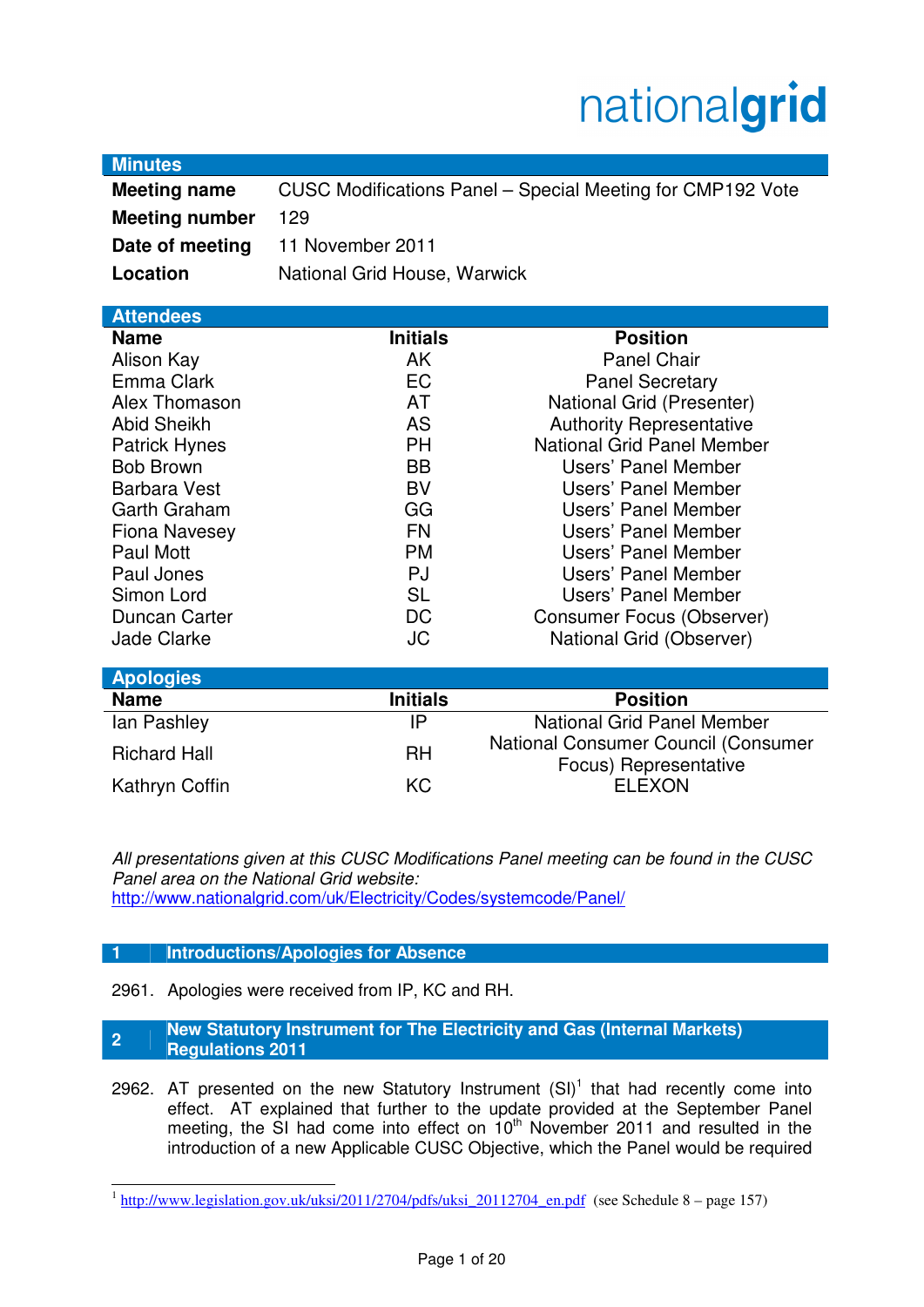to vote against for CMP192 and future proposals. AT advised that the new objective is as follows:

"(c) compliance with the Electricity Regulation and any relevant legally binding decision of the European Commission and/or the Agency".

- 2963. AT advised that the new objective does not apply to charging proposals and that the charging objectives therefore will not have this new objective included. BB queried how this would work if a CUSC Modification Proposal had elements of charging in addition to changes to other sections of the CUSC. AT explained that they would be treated separately, as concluded in CAP188 (Code Governance Review: Governance of Charging Methodologies) and that if a CUSC change also had an element of charging, then two separate CUSC Modification Proposals would need to be raised and each assessed against the different sets of Objectives.
- 2964. AT also highlighted the anomaly in the drafting which could have the result that a proposal raised by National Grid would not be able to be withdrawn without the Authority's permission and advised that discussions are continuing with Ofgem as to how this issue could be resolved.

#### **3 CUSC Modifications Panel Vote**

- 2965. **CMP192: Arrangements for Enduring Generation User Commitment.** EC presented the background of CMP192 and the key events in its progression in preparation for the Panel Vote.
- 2966. FN queried the 50/50 sharing factor for wider works. PH advised that several members of the CMP192 Workgroup believed that island links in particular should be treated as wider, as they are likely to become wider in the future. PH added that given the size of capital projects, the amount of liability could be a barrier, so should be treated as wider. FN commented that it appeared that it was an approach to relieve the Scottish Island issue and that it is a DECC policy issue whether or not the consumer should pay, and not for the Panel to decide. PJ noted that this was a grey area and that it is possible to get a number of users sharing on these islands, therefore it is appropriate to be treated as wider. PH added that it will improve security of supply on the islands. BV queried why the 27/73 and 0/100 sharing had been discounted, to which PH advised that the Workgroup had discussed these figures in detail. PH noted that 27/73 is an arbitrary figure and is focused more on revenue recovery, whereas 50/50 goes on the basis of giving a fair signal and was supported by the majority of the Workgroup. DC pointed out that as there is no evidence either way to support or reject the 50/50 figure, and therefore it seems like a sensible approach.
- 2967. BV noted that the CMP192 CUSC Modification Report could be enhanced for readers who are not familiar with the detail of CMP192, by explaining some of the issues more thoroughly, such as transparency. PH noted that the report had been consulted on in the Workgroup phase and also under the Code Administrator Consultation; however he advised that he would liaise with BV after the meeting with regard to her comments on the report.
- 2968. BB expressed his congratulations to the Workgroup and the Chair on the work involved in progressing CMP192 and for the report that had been produced.
- 2969. BB asked AS for his views on the timescales for a decision on CMP192. AS responded that an Impact Assessment would be carried out and that it was planned to release this before Christmas. AS added that Ofgem would take into account the Christmas period when planning the length of the consultation for the Impact Assessment.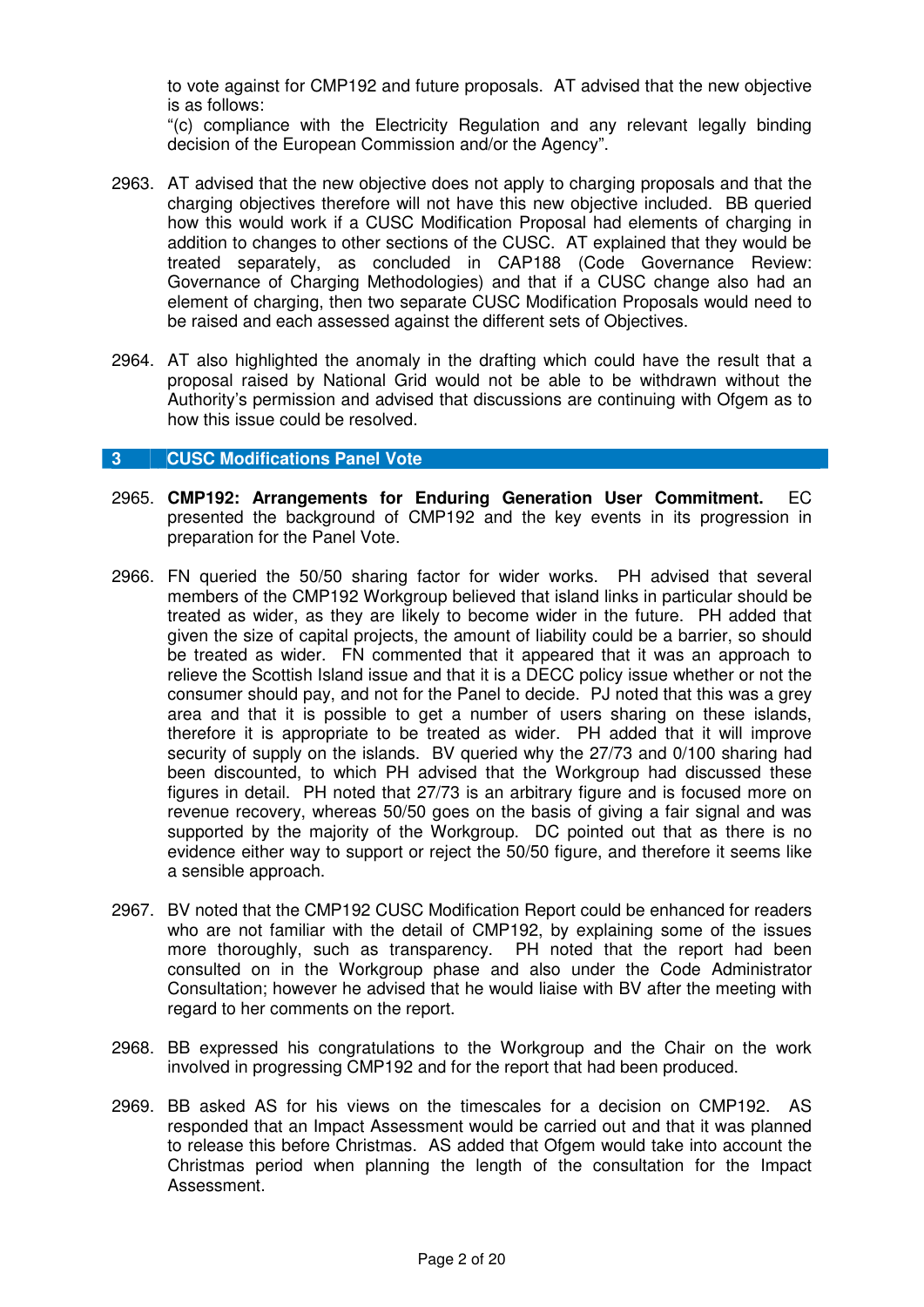2970. The Panel voted by a majority that WACMs 5 to 8 and 11 and 12 better facilitate the Applicable CUSC Objectives (a) and (b). The Panel voted unanimously that CMP192 and the WACMs were neutral against Applicable Objective (c). Overall WACM 8 received the most votes (three) as being the best option with WACMs 11 and 12 receiving two votes each and WACM 10 one vote. The tables below contains the details for each vote: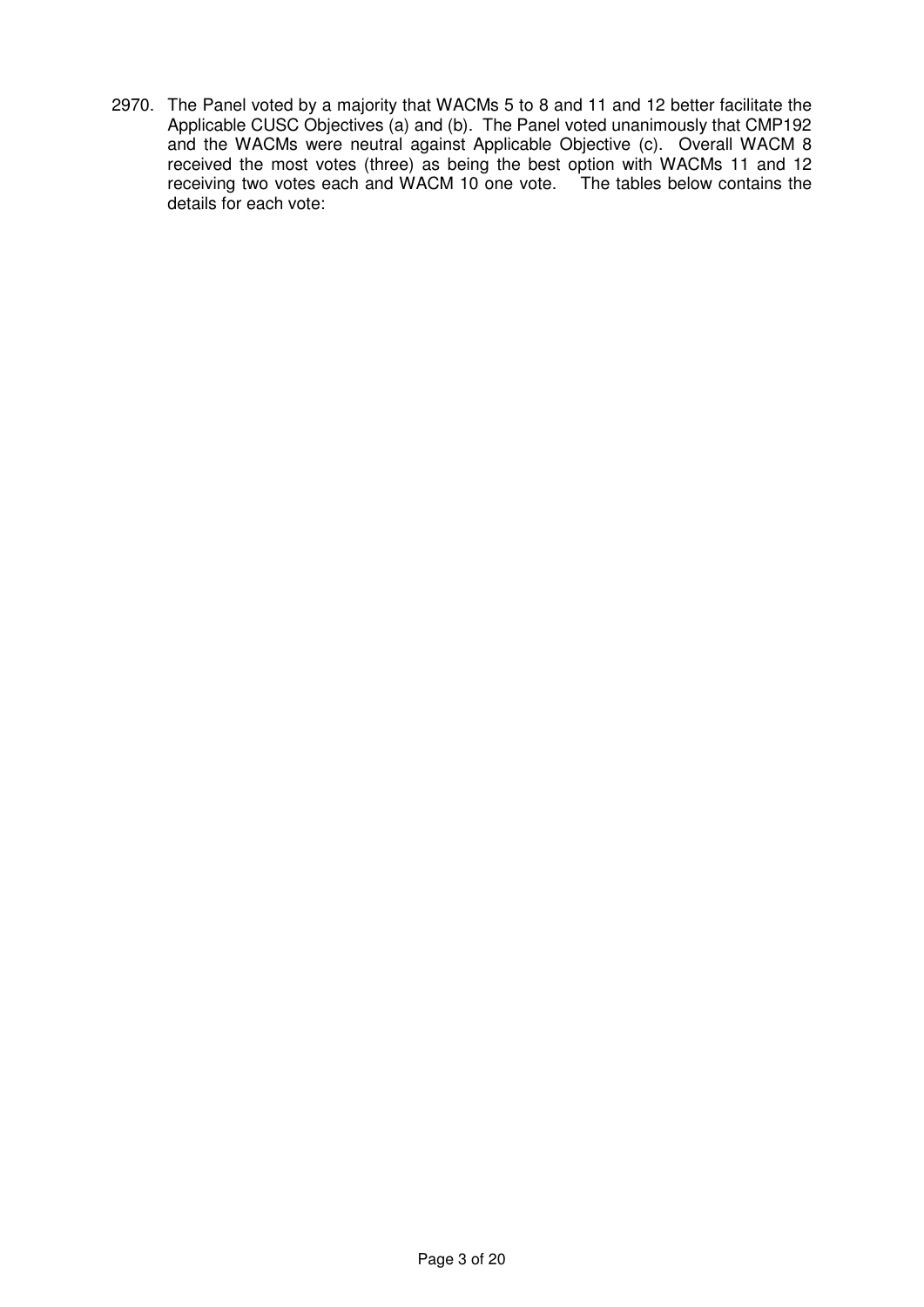# **Original**

| Panel<br><b>Member</b>        | Better meets ACO (a)                                                                                                                                                                                                                                                                                                                                                                         | Better meets ACO (b)                                                                                                                                                                                                                                                                                                                                                                                                                                                                                                                                                                                          | <b>Better</b><br>meets<br>ACO (c) | <b>Better</b><br>facilitate<br>the ACOs<br>overall? |
|-------------------------------|----------------------------------------------------------------------------------------------------------------------------------------------------------------------------------------------------------------------------------------------------------------------------------------------------------------------------------------------------------------------------------------------|---------------------------------------------------------------------------------------------------------------------------------------------------------------------------------------------------------------------------------------------------------------------------------------------------------------------------------------------------------------------------------------------------------------------------------------------------------------------------------------------------------------------------------------------------------------------------------------------------------------|-----------------------------------|-----------------------------------------------------|
| <b>Simon</b><br>Lord          | No.<br>Post<br>commissioning<br>generation cannot manage the<br>risk of 4 year user commitment.                                                                                                                                                                                                                                                                                              | No. Post commissioning generation<br>cannot manage the risk of 4 year<br>user commitment.                                                                                                                                                                                                                                                                                                                                                                                                                                                                                                                     | Neutral.                          | No.                                                 |
| Garth<br>Graham               | Yes, there are benefits in terms<br>of Applicable Objective (a).                                                                                                                                                                                                                                                                                                                             | No. The four year notice period for<br>post commissioning generators is<br>detrimental to Applicable Objective<br>(b) and this detriment outweighs the<br>benefits of Applicable Objective (a).<br>In coming to this view I have been<br>mindful<br>of<br>the<br>Workgroup<br>deliberations and the consultation<br>responses to both the Workgroup<br>and<br>Code<br>Administrator<br>consultations.                                                                                                                                                                                                         | Neutral.                          | No.                                                 |
| <b>Barbara</b><br><b>Vest</b> | No. A four years pre and post<br>commitment is disproportionate<br>therefore no improvement for<br>this objective.                                                                                                                                                                                                                                                                           | No. A four years pre and post<br>commitment<br>is<br>disproportionate<br>therefore no improvement for this<br>objective.                                                                                                                                                                                                                                                                                                                                                                                                                                                                                      | Neutral.                          | No.                                                 |
| Fiona<br><b>Navesey</b>       | Incorporation<br>of<br>No.<br>pre-<br>commissioning<br>liability<br>and<br>security into a methodology<br>within the CUSC provides<br>greater<br>transparency<br>and<br>improved<br>governance.<br>However, post- commissioning<br>generators are not able to<br>provide 4 years notice and<br>hence National Grid will not<br>receive any more accurate<br>information than that currently. | No. As before, post commissioning<br>generators cannot give a 4 year<br>closure notice.<br>Four years is<br>disproportionate, discriminatory and<br>will have a negative impact on both<br>competition<br>and,<br>potentially,<br>security of supply.                                                                                                                                                                                                                                                                                                                                                         | Neutral.                          | No.                                                 |
| Paul<br>Jones                 | No.<br>Pre<br>and<br>post<br>commissioning generators are<br>purposes of user commitment<br>and to treat them the same<br>would be unduly discriminatory.                                                                                                                                                                                                                                    | Provides benefit to pre<br>No.<br>commissioning generators lowering<br>not relevantly similar for the barriers to entry and thereby<br>promoting competition.<br>However,<br>commissioning<br>post<br>generators<br>cannot give a 4 year closure signal<br>as the market signals they respond<br>to do not go out that far. Therefore,<br>requiring them to do so imposes an<br>unmanageable risk.<br>This also<br>unnecessarily increases barriers to<br>exiting the market which can be<br>detrimental<br>to<br>competition.<br>On<br>balance<br>the<br>benefits<br>are<br>outweighed by the disadvantages. | Neutral.                          | No.                                                 |
| <b>Pat Hynes</b>              | The<br>Yes.<br>proposal<br>is<br>a<br>significant improvement in the<br>governance and transparency<br>of<br>User<br>Commitment,<br>particularly<br>for<br>pre<br>commissioning generators. Pre<br>commissioning<br>and<br>post<br>generators are similar for the<br>purposes of providing new                                                                                               | Yes.<br><b>Both</b><br>and<br>pre<br>post<br>commissioning<br>generators<br>are<br>treated the same in respect of new<br>works so better facilitating effective<br>Overall<br>competition.<br>proposal<br>improves the route to market for<br>new parties and so should therefore<br>improve competition.                                                                                                                                                                                                                                                                                                     | Neutral.                          | Yes.                                                |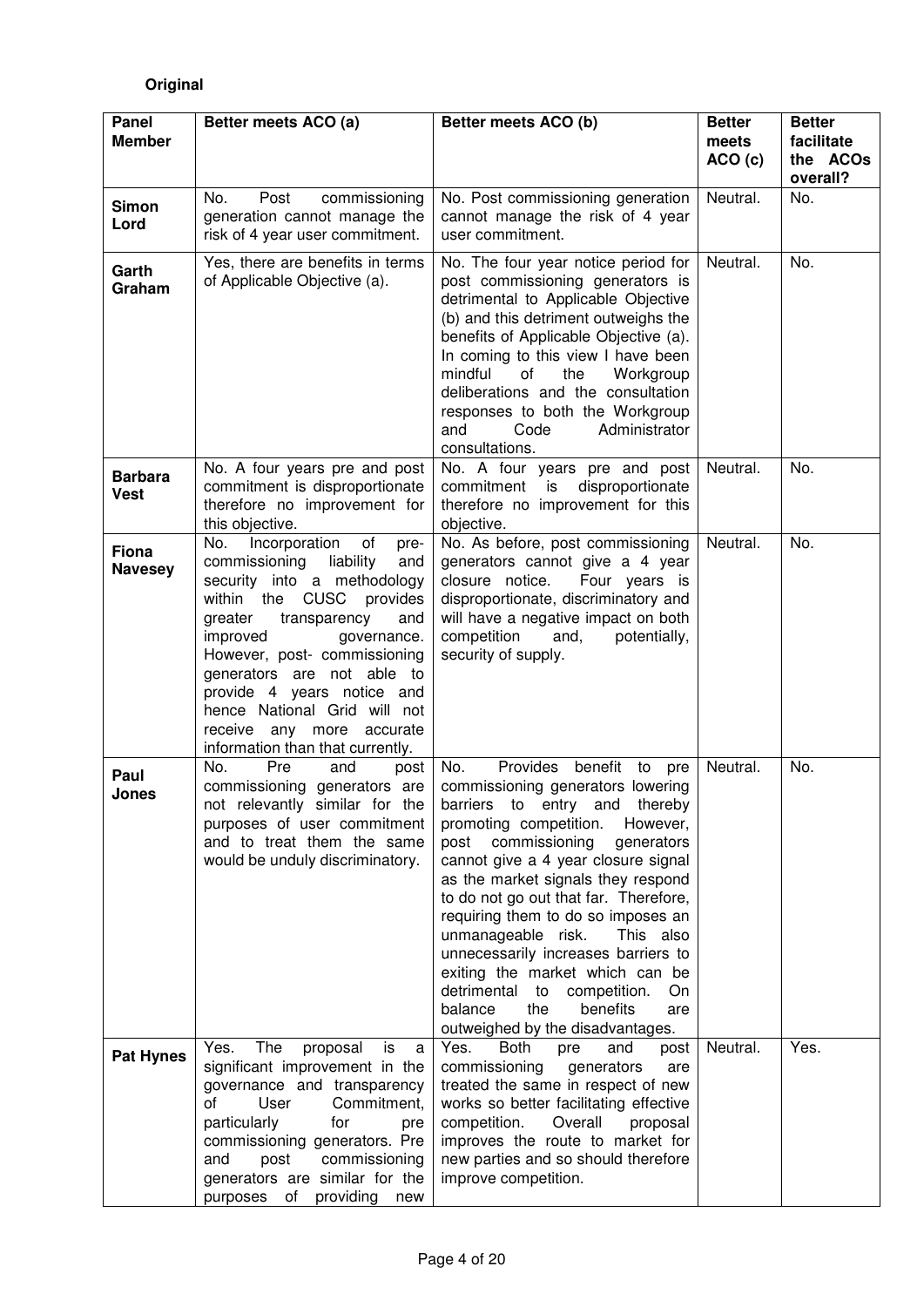|                            | capacity and therefore should<br>be treated the same as far as<br>practically possible.<br><b>The</b><br>proposed lead-time for<br>this<br>proposal reflects<br>generic<br>transmission<br>investment<br>timescales. The proposal better<br>reflects the shared nature of the<br>system, now and increasingly,<br>in the future. The approach for<br>wider investment is broadly<br>consistent with the investment<br>policy<br>proposals<br>being<br>discussed under RIIO.<br>Yes. The benefit of the Original | Yes. Reduces uncertainty and aids                                                             | Neutral. | Yes. |
|----------------------------|-----------------------------------------------------------------------------------------------------------------------------------------------------------------------------------------------------------------------------------------------------------------------------------------------------------------------------------------------------------------------------------------------------------------------------------------------------------------------------------------------------------------|-----------------------------------------------------------------------------------------------|----------|------|
| <b>Bob</b><br><b>Brown</b> | proposed is to introduce User<br>Commitment rules<br>into<br>the                                                                                                                                                                                                                                                                                                                                                                                                                                                | competition.                                                                                  |          |      |
|                            | CUSC,<br>which<br>delivers<br>transparency<br>and<br>open                                                                                                                                                                                                                                                                                                                                                                                                                                                       |                                                                                               |          |      |
|                            | governance compared with the<br>existing arrangements.                                                                                                                                                                                                                                                                                                                                                                                                                                                          |                                                                                               |          |      |
| <b>Paul Mott</b>           | Different considerations<br>No.<br>apply<br>to<br>and<br>post<br>pre                                                                                                                                                                                                                                                                                                                                                                                                                                            | No. The energy and carbon trading<br>horizon does not go four years                           | Neutral. | No.  |
|                            | commissioning generators for<br>the<br>purposes<br>οf<br>user                                                                                                                                                                                                                                                                                                                                                                                                                                                   | forward; there is a<br>risk of<br>precipitating early closure of some                         |          |      |
|                            | commitment, so to treat them<br>the same would entail undue                                                                                                                                                                                                                                                                                                                                                                                                                                                     | existing generators for artificial<br>reasons - this would be detrimental                     |          |      |
|                            | discrimination.                                                                                                                                                                                                                                                                                                                                                                                                                                                                                                 | to competition.<br>There is another risk, of creating a<br>barrier to easily exit the market. |          |      |

| Panel<br><b>Member</b>         | Better meets ACO (a)                                                                                                                       | Better meets ACO (b)                                                                                           | <b>Better</b><br>meets<br>ACO(c) | <b>Better</b><br>facilitate<br>the ACOs<br>overall? |
|--------------------------------|--------------------------------------------------------------------------------------------------------------------------------------------|----------------------------------------------------------------------------------------------------------------|----------------------------------|-----------------------------------------------------|
| <b>Simon</b><br>Lord           | No. Same<br>reasoning as for<br>Original.                                                                                                  | No. Same reasoning as for Original.                                                                            | Neutral.                         | No.                                                 |
| Garth<br>Graham                | Yes.<br>benefits<br>in<br>There are<br>of Applicable Objective<br>terms<br>(a).                                                            | No. Same reasoning as for Original.                                                                            | Neutral.                         | No.                                                 |
| <b>Barbara</b><br>Vest         | No. Same reasoning as for<br>Original.                                                                                                     | No. Same reasoning as for Original.                                                                            | Neutral.                         | No.                                                 |
| <b>Fiona</b><br><b>Navesey</b> | No. Same<br>reasoning as for<br>Original.                                                                                                  | No. Same reasoning as for Original.                                                                            | Neutral.                         | No.                                                 |
| Paul<br><b>Jones</b>           | No. Same reasoning as for<br>Original.                                                                                                     | No. Same reasoning as for Original.                                                                            | Neutral.                         | No.                                                 |
| <b>Pat Hynes</b>               | Yes. This provides the benefits<br>stated under the Original. It also<br>improves the flexibility of the<br>arrangements pre trigger date, | Yes. As the<br>with the<br>Original,<br>additional<br>flexibility<br>further<br>improving the route to market. | Neutral.                         | Yes.                                                |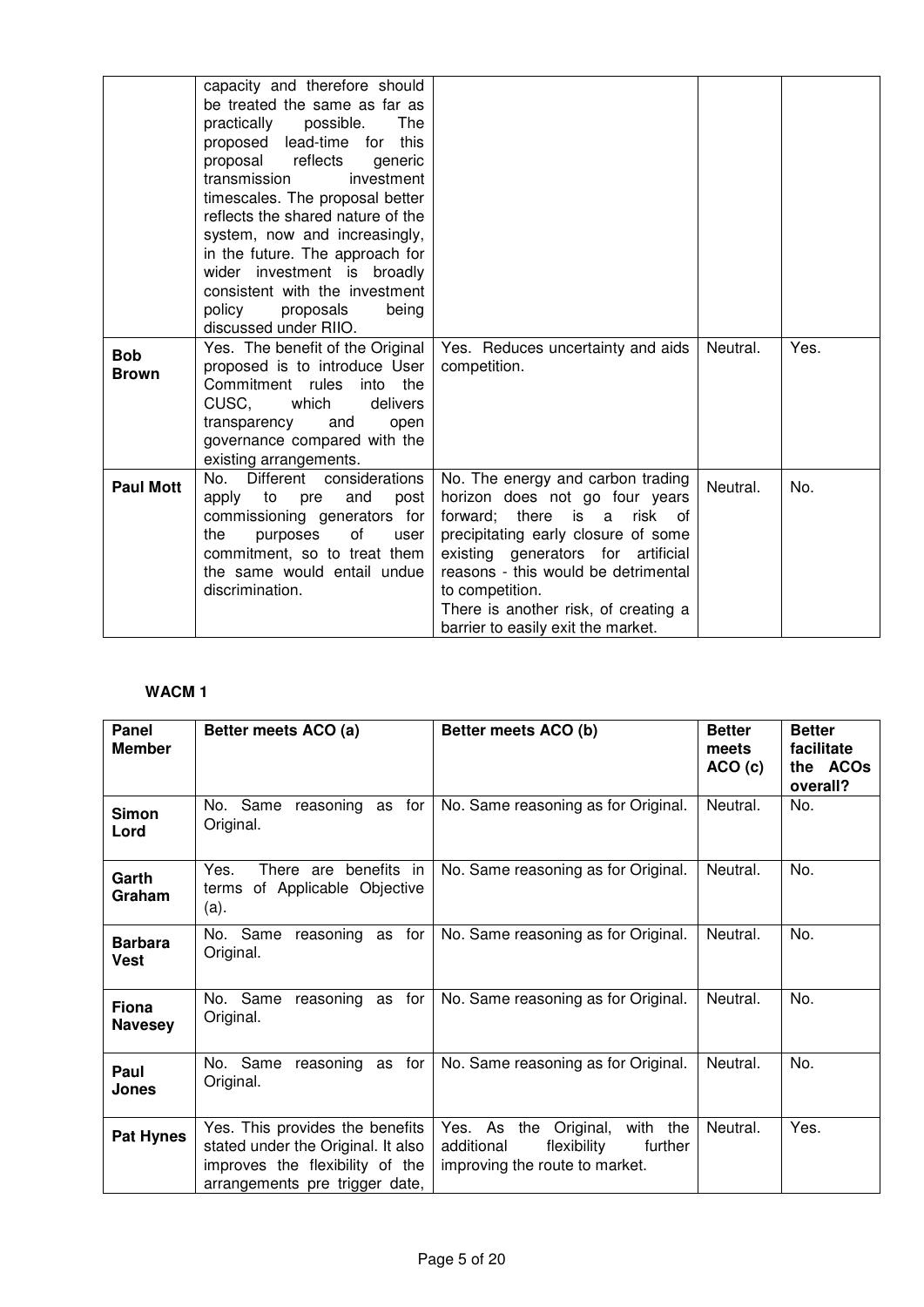|                            | with no additional risk for end                                                                                                                                                                                                                                                                                                                                                                                                                                                      |                                                                                                                                                                                |          |      |
|----------------------------|--------------------------------------------------------------------------------------------------------------------------------------------------------------------------------------------------------------------------------------------------------------------------------------------------------------------------------------------------------------------------------------------------------------------------------------------------------------------------------------|--------------------------------------------------------------------------------------------------------------------------------------------------------------------------------|----------|------|
|                            | consumers.                                                                                                                                                                                                                                                                                                                                                                                                                                                                           |                                                                                                                                                                                |          |      |
|                            |                                                                                                                                                                                                                                                                                                                                                                                                                                                                                      |                                                                                                                                                                                |          |      |
| <b>Bob</b><br><b>Brown</b> | Yes. The introduction of cost-<br>reflective final sums is an<br>improvement over the baseline<br>and will help NG better meet its<br>licence obligations to facilitate<br>applications for connections<br>since they are familiar to users<br>as they are consistent with the<br>current arrangements outside<br>the CUSC. Cost-reflective final<br>sums also helps to manage<br>more efficiently<br>risks<br>and<br>therefore<br>facilitate<br>the<br>connections process compared | Yes. The introduction<br>of cost-<br>reflective<br>final<br>sums<br>enables<br>projects in early development to<br>better manage the risks when<br>compared with the baseline. | Neutral. | Yes. |
|                            | CMP192<br>Original<br>the<br>to<br>proposal.                                                                                                                                                                                                                                                                                                                                                                                                                                         |                                                                                                                                                                                |          |      |
| <b>Paul Mott</b>           | No. Same reasoning as for<br>Original.                                                                                                                                                                                                                                                                                                                                                                                                                                               | No.<br>Same<br>for<br>reasoning<br>as<br>Original.                                                                                                                             | Neutral. | No.  |

| Panel<br><b>Member</b>         | Better meets ACO (a)                                                                                                                                                                                                                                                                                                                                                            | Better meets ACO (b)                                                                                                                                                               | <b>Better</b><br>meets<br>ACO(c) | <b>Better</b><br>facilitate<br>the ACOs<br>overall? |
|--------------------------------|---------------------------------------------------------------------------------------------------------------------------------------------------------------------------------------------------------------------------------------------------------------------------------------------------------------------------------------------------------------------------------|------------------------------------------------------------------------------------------------------------------------------------------------------------------------------------|----------------------------------|-----------------------------------------------------|
| <b>Simon</b><br>Lord           | No. Same reasoning as for<br>Original.                                                                                                                                                                                                                                                                                                                                          | No. Same reasoning as for Original.                                                                                                                                                | Neutral.                         | No.                                                 |
| Garth<br>Graham                | There are benefits in<br>Yes.<br>terms of Applicable Objective<br>(a).                                                                                                                                                                                                                                                                                                          | No. Same reasoning as for Original.                                                                                                                                                | Neutral.                         | No.                                                 |
| <b>Barbara</b><br><b>Vest</b>  | No. Same reasoning as for<br>Original.                                                                                                                                                                                                                                                                                                                                          | No. Same reasoning as for Original.                                                                                                                                                | Neutral.                         | No.                                                 |
| <b>Fiona</b><br><b>Navesey</b> | No. Same reasoning as for<br>Original.                                                                                                                                                                                                                                                                                                                                          | No. Same reasoning as for Original.                                                                                                                                                | Neutral.                         | No.                                                 |
| Paul<br><b>Jones</b>           | No. Same reasoning as for<br>Original.                                                                                                                                                                                                                                                                                                                                          | No. Same reasoning as for Original<br>plus sharing for local assets with<br>associated demand, which is a<br>feature of this option, is of lower<br>impact than the above factors. | Neutral.                         | No.                                                 |
| <b>Pat Hynes</b>               | Yes. As WACM 1. The addition<br>of a sharing factor for works<br>associated with<br>consumer<br>demand deals the potential<br>anomaly<br>of<br>large<br>capital<br>have<br>wider<br>projects<br>that<br>benefits<br>that appear<br>to be<br>with<br>stalled<br>the<br>current<br>This<br>also<br>arrangements.<br>recognises<br>that<br>major<br>extensions to the network must | As WACM 1, with the<br>Yes.<br>additional benefit of the potential for<br>a wider market.                                                                                          | Neutral.                         | Yes.                                                |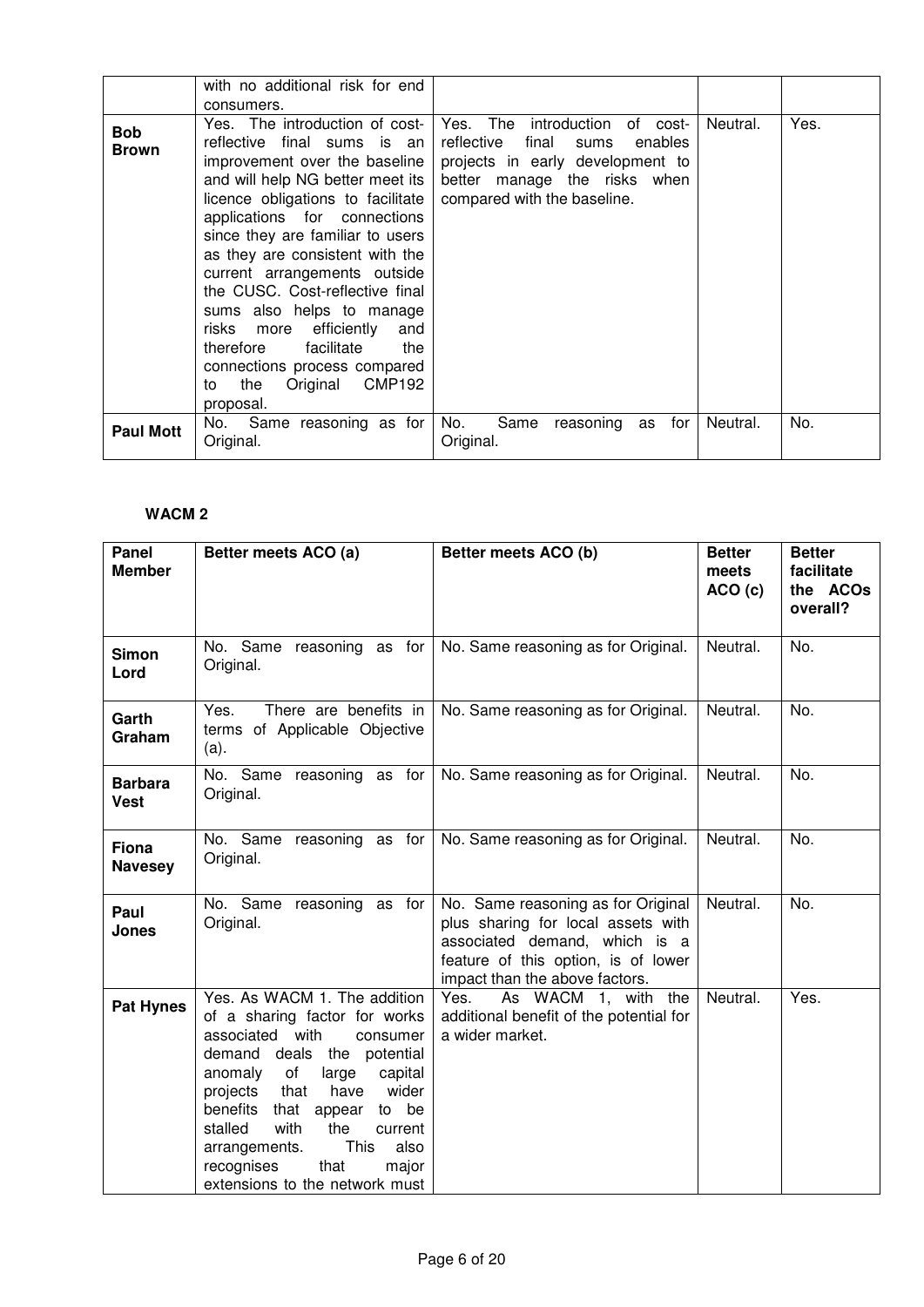|                            | sometimes<br>treated<br>be<br>as<br>strategic, but should undergo<br>of<br>form<br>regulatory<br>some<br>economic test. |                                                    |                  |
|----------------------------|-------------------------------------------------------------------------------------------------------------------------|----------------------------------------------------|------------------|
| <b>Bob</b><br><b>Brown</b> | Yes.<br>Same<br>as<br>reasoning<br>WACM 1.                                                                              | Yes. Same reasoning as WACM1.                      | Yes.<br>Neutral. |
| <b>Paul Mott</b>           | No. Same reasoning as for<br>Original.                                                                                  | No.<br>Same<br>for<br>reasoning<br>as<br>Original. | No.<br>Neutral.  |

| Panel<br><b>Member</b>        | Better meets ACO (a)                                                                                                                                                                                                                                                                                                                                                                                                                                                                                           | Better meets ACO (b)                                                                                                                                                                                                                                                                                                                                                        | <b>Better</b><br>meets<br>ACO (c) | <b>Better</b><br>facilitate<br>the ACOs<br>overall? |
|-------------------------------|----------------------------------------------------------------------------------------------------------------------------------------------------------------------------------------------------------------------------------------------------------------------------------------------------------------------------------------------------------------------------------------------------------------------------------------------------------------------------------------------------------------|-----------------------------------------------------------------------------------------------------------------------------------------------------------------------------------------------------------------------------------------------------------------------------------------------------------------------------------------------------------------------------|-----------------------------------|-----------------------------------------------------|
| <b>Simon</b><br>Lord          | No. Same reasoning as for<br>Original.                                                                                                                                                                                                                                                                                                                                                                                                                                                                         | No. Same reasoning as for Original.                                                                                                                                                                                                                                                                                                                                         | Neutral.                          | No.                                                 |
| Garth<br>Graham               | Yes.<br>There are benefits in<br>terms of Applicable Objective<br>(a).                                                                                                                                                                                                                                                                                                                                                                                                                                         | No. Same reasoning as for Original.                                                                                                                                                                                                                                                                                                                                         | Neutral.                          | No.                                                 |
| <b>Barbara</b><br><b>Vest</b> | No. Same reasoning as for<br>Original.                                                                                                                                                                                                                                                                                                                                                                                                                                                                         | No. Same reasoning as for Original.                                                                                                                                                                                                                                                                                                                                         | Neutral.                          | No.                                                 |
| Fiona<br><b>Navesey</b>       | No. Same reasoning as for<br>Original.                                                                                                                                                                                                                                                                                                                                                                                                                                                                         | No. Same reasoning as for Original.                                                                                                                                                                                                                                                                                                                                         | Neutral.                          | No.                                                 |
| Paul<br>Jones                 | No. Same reasoning as for<br>Original.                                                                                                                                                                                                                                                                                                                                                                                                                                                                         | No. Same reasoning as for Original<br>plus the grandfathering of rights for<br>existing offers, which is a feature of<br>this option, is of lower impact than<br>the above factors.                                                                                                                                                                                         | Neutral.                          | No.                                                 |
| <b>Pat Hynes</b>              | <b>WACM</b><br>1.<br>Yes.<br>As<br>The<br>form<br>proposed<br>of<br>grandfathering is much broader<br>than we would have hoped. A<br>solution that limited this only to<br>that<br>projects<br>were<br>post<br>consented and / or did not<br>move back their commissioning<br>date would have been better.<br>Due mainly to the timing of the<br>CUSC process we were not<br>able to develop a more refined<br>grandfathering<br>proposal.<br>Despite this the proposal is<br>overall better than the baseline | Yes. As WACM 1.                                                                                                                                                                                                                                                                                                                                                             | Neutral.                          | Yes.                                                |
| <b>Bob</b><br><b>Brown</b>    | Yes.<br>Same<br>reasoning<br>as<br>WACM 1.                                                                                                                                                                                                                                                                                                                                                                                                                                                                     | The introduction of cost-<br>Yes.<br>reflective<br>final<br>enables<br>sums<br>projects in early development to<br>better manage the risks when<br>compared with the baseline. The<br>introduction of Grandfathering will<br>enable projects in development to<br>maintain existing arrangements and<br>minimise the disruption caused by<br>implementation of the proposal | Neutral.                          | Yes.                                                |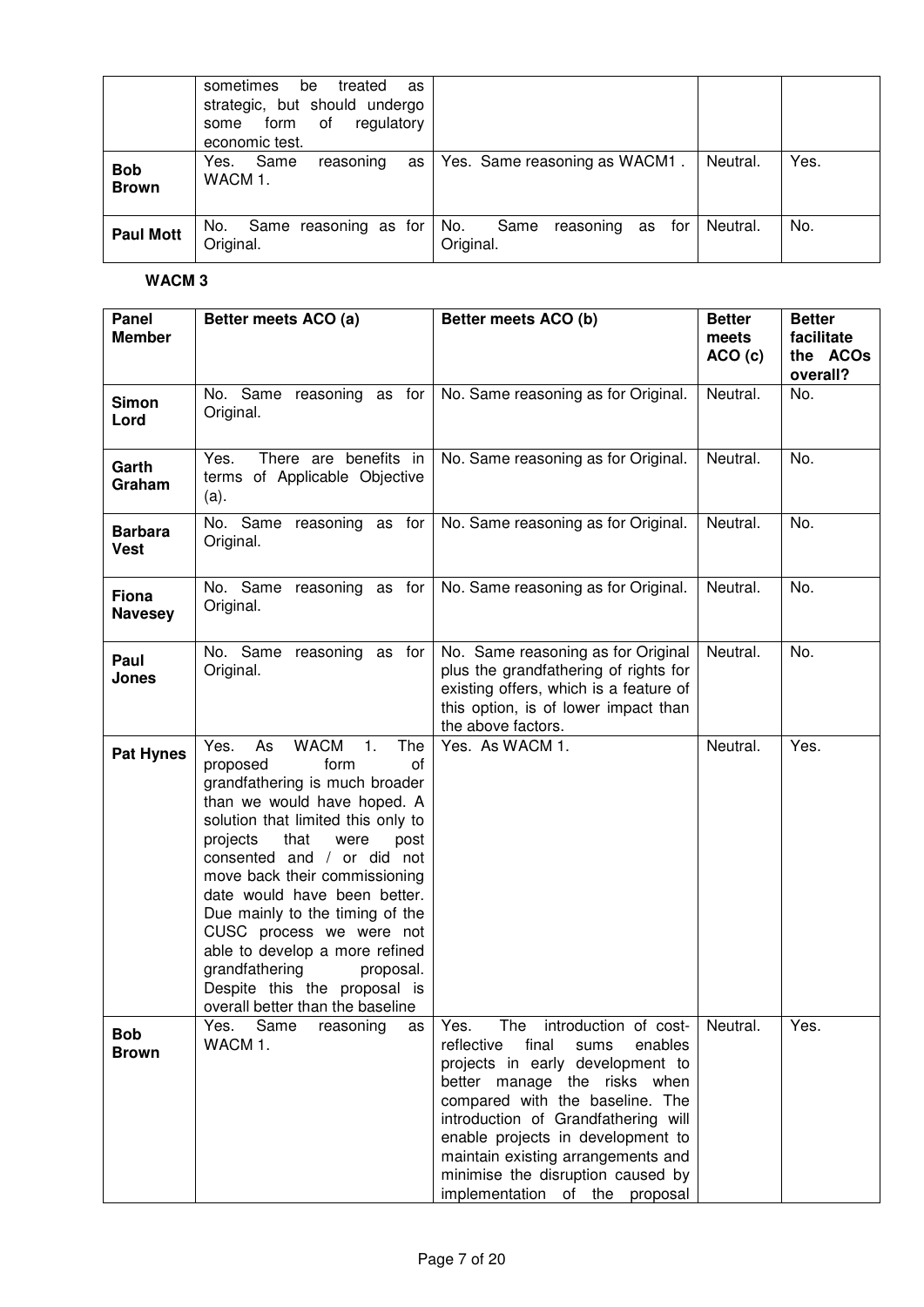|                  |           | (particularly in relation of financing  <br>arrangements).                |     |
|------------------|-----------|---------------------------------------------------------------------------|-----|
| <b>Paul Mott</b> | Original. | No. Same reasoning as for No. Same reasoning as for Neutral.<br>Original. | No. |

| Panel<br><b>Member</b>         | Better meets ACO (a)                                                                                                                                                                                                                                                                                                                                                                                                                                                                                                                                                                                                                                                                                                                                                                                                                                                                                                                                         | Better meets ACO (b)                                                                                                                                                                                                                           | <b>Better</b><br>meets | <b>Better</b><br>facilitate |
|--------------------------------|--------------------------------------------------------------------------------------------------------------------------------------------------------------------------------------------------------------------------------------------------------------------------------------------------------------------------------------------------------------------------------------------------------------------------------------------------------------------------------------------------------------------------------------------------------------------------------------------------------------------------------------------------------------------------------------------------------------------------------------------------------------------------------------------------------------------------------------------------------------------------------------------------------------------------------------------------------------|------------------------------------------------------------------------------------------------------------------------------------------------------------------------------------------------------------------------------------------------|------------------------|-----------------------------|
|                                |                                                                                                                                                                                                                                                                                                                                                                                                                                                                                                                                                                                                                                                                                                                                                                                                                                                                                                                                                              |                                                                                                                                                                                                                                                | ACO(c)                 | the ACOs<br>overall?        |
| <b>Simon</b><br>Lord           | No. Same reasoning as for<br>Original.                                                                                                                                                                                                                                                                                                                                                                                                                                                                                                                                                                                                                                                                                                                                                                                                                                                                                                                       | No. Same reasoning as for Original.                                                                                                                                                                                                            | Neutral.               | No.                         |
| Garth<br>Graham                | Yes.<br>There are benefits in<br>terms of Applicable Objective<br>(a).                                                                                                                                                                                                                                                                                                                                                                                                                                                                                                                                                                                                                                                                                                                                                                                                                                                                                       | No. Same reasoning as for Original.                                                                                                                                                                                                            | Neutral.               | No.                         |
| <b>Barbara</b><br><b>Vest</b>  | No. Same reasoning as for<br>Original.                                                                                                                                                                                                                                                                                                                                                                                                                                                                                                                                                                                                                                                                                                                                                                                                                                                                                                                       | No. Same reasoning as for Original.                                                                                                                                                                                                            | Neutral.               | No.                         |
| <b>Fiona</b><br><b>Navesey</b> | No. Same reasoning as for<br>Original.                                                                                                                                                                                                                                                                                                                                                                                                                                                                                                                                                                                                                                                                                                                                                                                                                                                                                                                       | No. Same reasoning as for Original.                                                                                                                                                                                                            | Neutral.               | No.                         |
| Paul<br>Jones                  | No. Same reasoning as for<br>Original.                                                                                                                                                                                                                                                                                                                                                                                                                                                                                                                                                                                                                                                                                                                                                                                                                                                                                                                       | No. Same reasoning as for Original<br>plus the grandfathering of rights for<br>existing offers and sharing for local<br>assets with associated demand,<br>which are features of this option,<br>are of lower impact than the above<br>factors. | Neutral.               | No.                         |
| <b>Pat Hynes</b>               | Yes. As WACM 1. The addition<br>of a sharing factor for works<br>associated with<br>consumer<br>demand deals the potential<br>anomaly of<br>large<br>capital<br>wider<br>projects that<br>have<br>benefits<br>that appear to be<br>with<br>the<br>stalled<br>current<br>This<br>also<br>arrangements.<br>recognises<br>that<br>major<br>extensions to the network must<br>sometimes<br>be<br>treated<br>as<br>strategic, but should undergo<br>some<br>form<br>of<br>regulatory<br>economic test. The proposed<br>form of grandfathering is much<br>broader than we would have<br>hoped. A solution that limited<br>this only to projects that were<br>post consented and / or did not<br>move back their commissioning<br>date would have been better.<br>Due mainly to the timing of the<br>CUSC process we were not<br>able to develop a more refined<br>grandfathering<br>proposal.<br>Despite this the proposal is<br>overall better than the baseline. | Yes. As WACM 1.                                                                                                                                                                                                                                | Neutral.               | Yes.                        |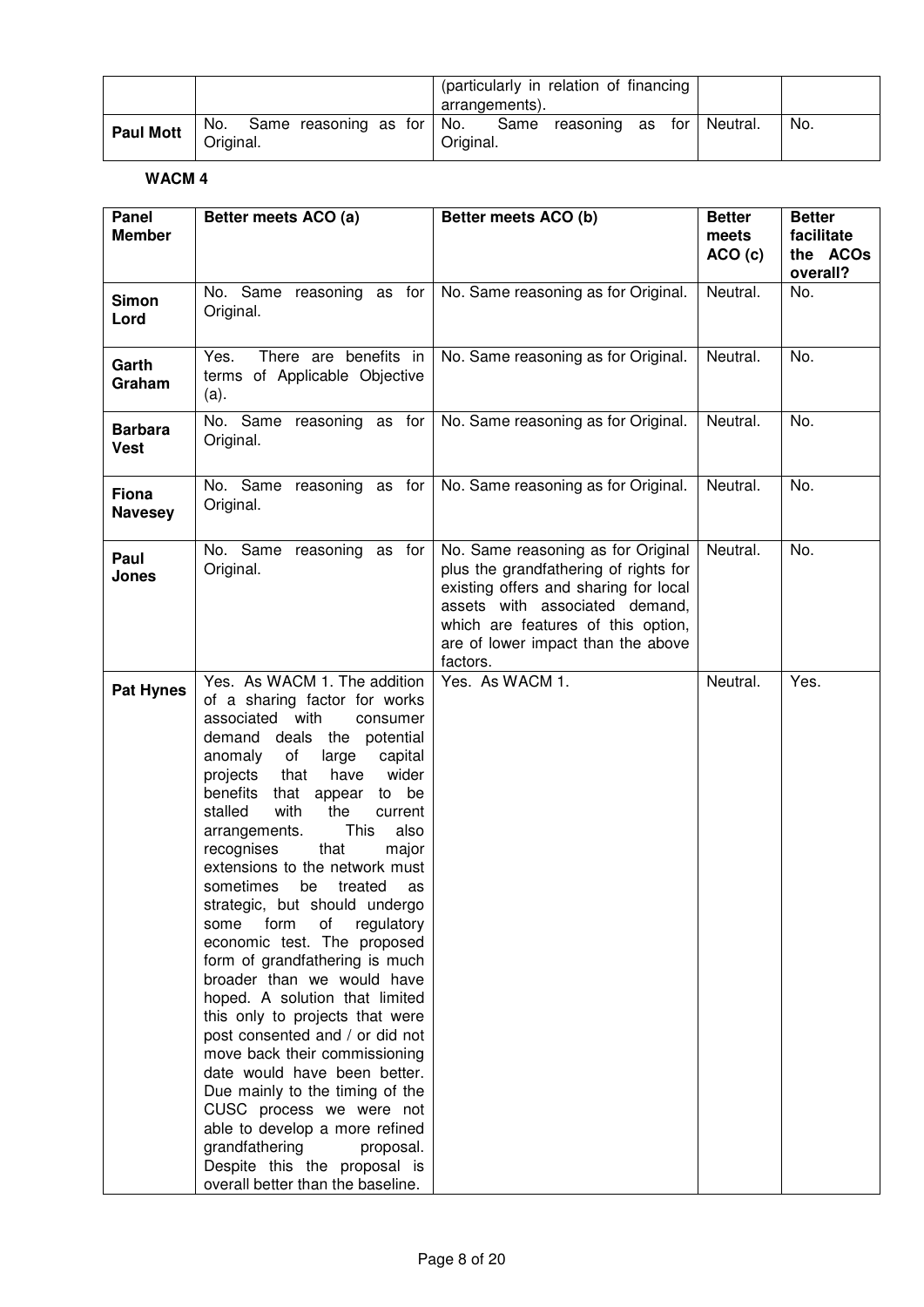| <b>Bob</b><br><b>Brown</b> | Yes.<br>Same<br>reasoning<br>as<br>WACM 1. | Yes. The<br>introduction of cost-<br>reflective<br>final<br>enables<br>sums<br>projects in early development to<br>better manage the risks when<br>compared with the baseline. The<br>introduction of local sharing better<br>reflects the risks associated with<br>certain connections which<br>are<br>associated with demand.<br>The<br>introduction of Grandfathering will<br>enable projects in development to<br>maintain existing arrangements and<br>minimise the disruption caused by<br>implementation of the proposal<br>(particularly in relation of financing<br>arrangements). | Yes.<br>Neutral. |
|----------------------------|--------------------------------------------|---------------------------------------------------------------------------------------------------------------------------------------------------------------------------------------------------------------------------------------------------------------------------------------------------------------------------------------------------------------------------------------------------------------------------------------------------------------------------------------------------------------------------------------------------------------------------------------------|------------------|
| <b>Paul Mott</b>           | Same reasoning as for<br>No.<br>Original.  | Same<br>for<br>No.<br>reasoning<br>as<br>Original.                                                                                                                                                                                                                                                                                                                                                                                                                                                                                                                                          | No.<br>Neutral.  |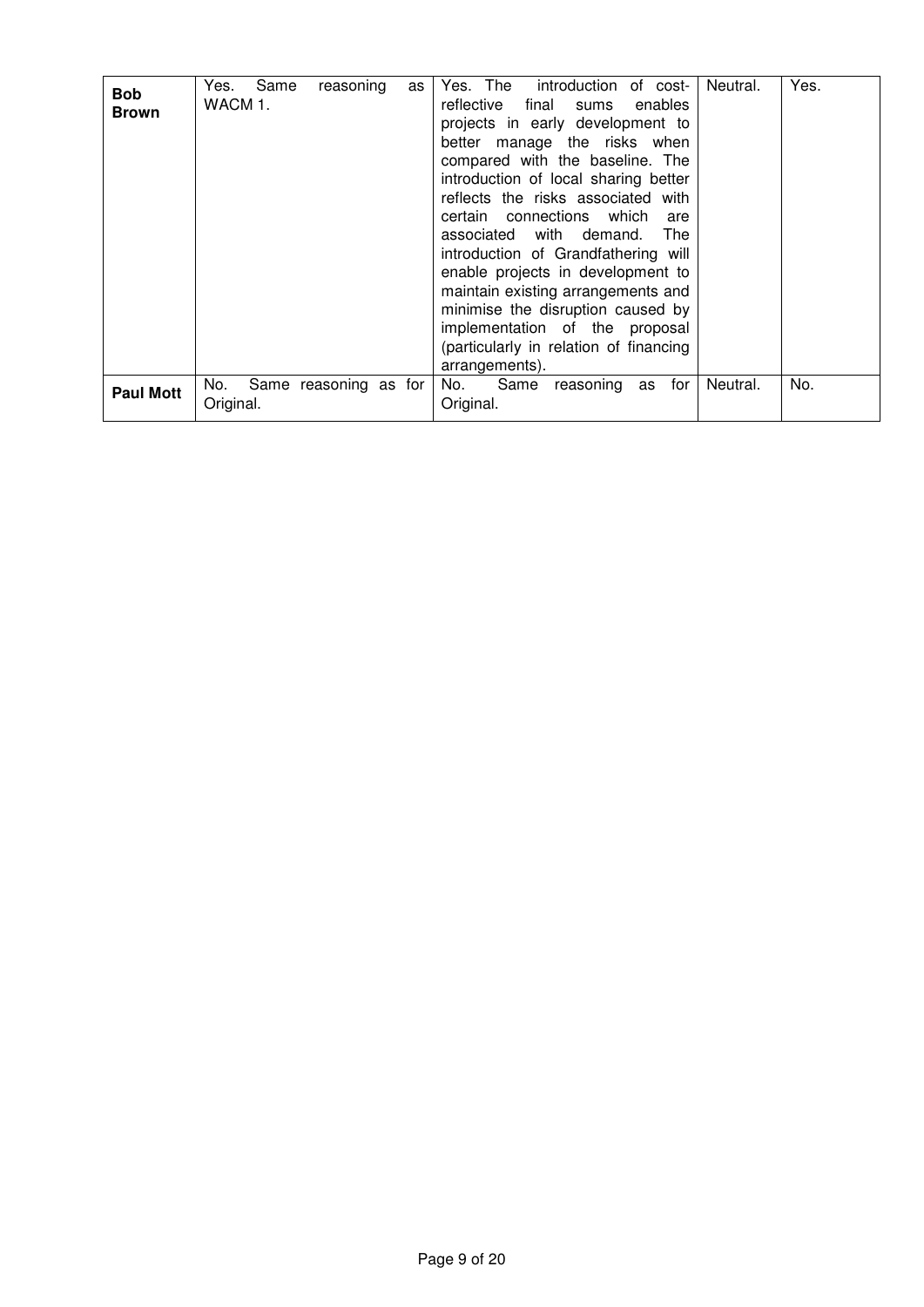| Panel<br><b>Member</b>         | Better meets ACO (a)                                                                                                                                                                                                                                                                                                                                                                                                                                                                                              | Better meets ACO (b)                                                                                                                                                                                                                                                                                                                                                                                                                    | <b>Better</b><br>meets<br>ACO (c) | <b>Better</b><br>facilitate<br>the ACOs |
|--------------------------------|-------------------------------------------------------------------------------------------------------------------------------------------------------------------------------------------------------------------------------------------------------------------------------------------------------------------------------------------------------------------------------------------------------------------------------------------------------------------------------------------------------------------|-----------------------------------------------------------------------------------------------------------------------------------------------------------------------------------------------------------------------------------------------------------------------------------------------------------------------------------------------------------------------------------------------------------------------------------------|-----------------------------------|-----------------------------------------|
| Simon<br>Lord                  | Yes. Delivers better security<br>for<br>arrangements<br>pre-<br>commissioning generation, post<br>can manage risk.                                                                                                                                                                                                                                                                                                                                                                                                | <b>Delivers</b><br>Yes.<br>better<br>security<br>for<br>arrangements<br>pre-<br>commissioning generation, post can<br>manage risk.                                                                                                                                                                                                                                                                                                      | Neutral.                          | overall?<br>Yes.                        |
| Garth<br>Graham                | There are benefits in<br>Yes.<br>terms of Applicable Objective<br>(a).                                                                                                                                                                                                                                                                                                                                                                                                                                            | Yes. The provision of four year's<br>by pre commissioning<br>notice<br>generators and two years by post<br>commissioning generators reflects a<br>fair<br>balance<br>between<br>the<br>information<br>available<br>the<br>to<br>respective parties. In coming to this<br>view I have been mindful of the<br>Workgroup deliberations and the<br>consultation responses to both the<br>Workgroup and Code Administrator<br>consultations. | Neutral.                          | Yes                                     |
| <b>Barbara</b><br><b>Vest</b>  | A<br>No.<br>four<br>years<br>pre<br>commitment is disproportionate<br>therefore no improvement for<br>this objective.                                                                                                                                                                                                                                                                                                                                                                                             | No. A four years pre commitment is<br>disproportionate<br>therefore<br>no<br>improvement for this objective.                                                                                                                                                                                                                                                                                                                            | Neutral.                          | No.                                     |
| <b>Fiona</b><br><b>Navesey</b> | Yes. Incorporation<br>of<br>pre-<br>commissioning<br>liability<br>and<br>security into a methodology<br>within the CUSC<br>provides<br>greater<br>transparency<br>and<br>improved governance.                                                                                                                                                                                                                                                                                                                     | No. Developers need to be have the<br>option to retain<br>their<br>current<br>arrangements<br>through<br>grandfathering.<br>The alternatives<br>have the potential to increase risk /<br>introduce contractual burdens<br>unnecessarily for developers close<br>commissioning.<br>Lack<br>of<br>to<br>grandfathering has the potential to<br>investor<br>confidence<br>impact<br>$\sqrt{2}$<br>certainty more generally.                | Neutral.                          | No.                                     |
| Paul<br>Jones                  | Neutral.                                                                                                                                                                                                                                                                                                                                                                                                                                                                                                          | Yes.<br>Provides<br>benefit<br>to<br>pre<br>commissioning generators lowering<br>barriers to entry and thereby<br>promoting competition.                                                                                                                                                                                                                                                                                                | Neutral.                          | Yes.                                    |
| <b>Pat Hynes</b>               | No. Concerned that different<br>treatment is not fully justified.<br>Whilst<br>pre<br>and<br>post<br>commissioning generation are<br>clearly different at any point in<br>time, in respect of provision of<br>wider<br>transmission<br>new<br>capacity they have the same<br>impact. The report highlights<br>several strong reasons for a<br>shorter period of two years for<br>post commissioning generation<br>for new wider works, these can<br>also generally be applied to pre<br>commissioning generation. | No. Treating parties differently in<br>the provision of new works is<br>unlikely to better promote effective<br>competition.                                                                                                                                                                                                                                                                                                            | Neutral.                          | No.                                     |
| <b>Bob</b><br><b>Brown</b>     | Yes. Same<br>reasoning<br>as<br>WACM 1.                                                                                                                                                                                                                                                                                                                                                                                                                                                                           | Yes. The<br>introduction of cost-<br>reflective<br>final<br>enables<br>sums<br>projects in early development to<br>better manage the risks when                                                                                                                                                                                                                                                                                         | Neutral.                          | Yes.                                    |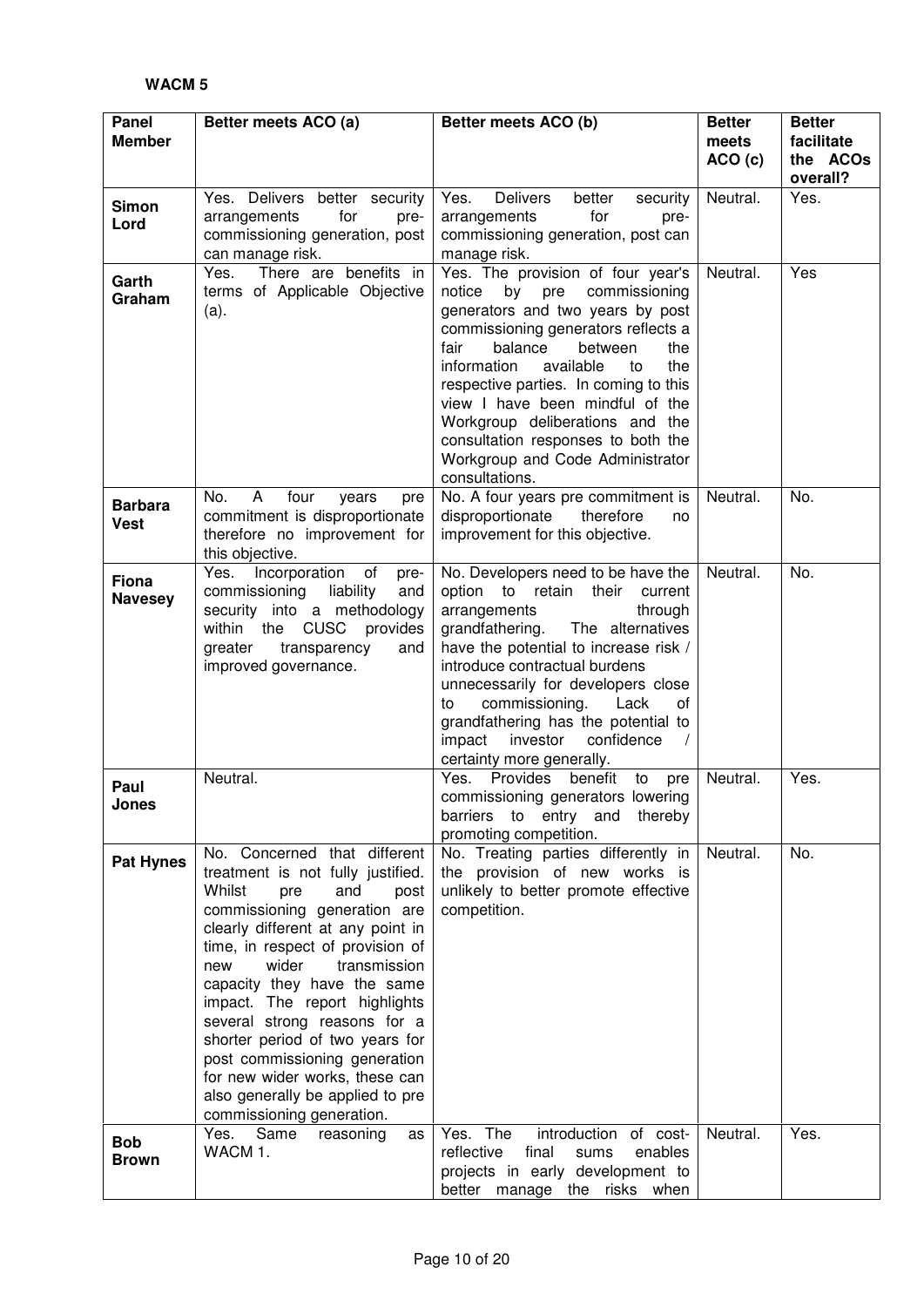|                  |                                                                                                                                                                        | compared with the baseline.                                                                                                                                                                                                                                    |      |
|------------------|------------------------------------------------------------------------------------------------------------------------------------------------------------------------|----------------------------------------------------------------------------------------------------------------------------------------------------------------------------------------------------------------------------------------------------------------|------|
| <b>Paul Mott</b> | Yes.<br>notice<br>generators is "baseline", putting  <br>user commitments into the<br>will improve governance<br>transparency, thus<br>better<br>facilitating ACO (a). | Although a two year Yes. Basing liabilities on actual Neutral.<br>period for existing transmission expenditure using the<br>methodology proposed,<br>could<br>increase the degree of cost-<br>CUSC under CMP192 WACM5   reflectivity in the liability imposed. | Yes. |

| Panel<br><b>Member</b>         | Better meets ACO (a)                                                   | Better meets ACO (b)                                                                                                                                                                                                                                                              | <b>Better</b><br>meets<br>ACO(c) | <b>Better</b><br>facilitate<br>the ACOs<br>overall? |
|--------------------------------|------------------------------------------------------------------------|-----------------------------------------------------------------------------------------------------------------------------------------------------------------------------------------------------------------------------------------------------------------------------------|----------------------------------|-----------------------------------------------------|
| <b>Simon</b><br>Lord           | Yes. Same reasoning as for<br>WACM 5.                                  | Yes. Same reasoning as for WACM<br>5.                                                                                                                                                                                                                                             | Neutral.                         | Yes.                                                |
| Garth<br>Graham                | There are benefits in<br>Yes.<br>terms of Applicable Objective<br>(a). | Yes. Same reasoning as for WACM<br>5.                                                                                                                                                                                                                                             | Neutral.                         | Yes.                                                |
| <b>Barbara</b><br>Vest         | No. Same reasoning as for<br>WACM 5.                                   | No. Same reasoning as for WACM<br>5.                                                                                                                                                                                                                                              | Neutral.                         | No.                                                 |
| <b>Fiona</b><br><b>Navesey</b> | Yes. Same reasoning as for<br>WACM 5.                                  | No. Same reasoning as for WACM<br>5.                                                                                                                                                                                                                                              | Neutral.                         | No.                                                 |
| Paul<br><b>Jones</b>           | Neutral.                                                               | benefit<br>Yes. Provides<br>to<br>pre<br>commissioning generators lowering<br>barriers to entry and thereby<br>promoting competition. Sharing for<br>assets<br>with<br>local<br>associated<br>demand, which is a feature of this<br>option, is of lower impact than the<br>above. | Neutral.                         | Yes.                                                |
| <b>Pat Hynes</b>               | No. As WACM 5                                                          | No. As WACM 5.                                                                                                                                                                                                                                                                    | Neutral.                         | No.                                                 |
| <b>Bob</b><br><b>Brown</b>     | Same<br>Yes.<br>reasoning<br>as<br>WACM 1.                             | Yes. Same reasoning as WACM 2.                                                                                                                                                                                                                                                    | Neutral.                         | Yes.                                                |
| <b>Paul Mott</b>               | Yes.<br>Same<br>reasoning<br>as<br>WACM <sub>5</sub> .                 | Yes. Same reasoning as WACM 5.                                                                                                                                                                                                                                                    | Neutral.                         | Yes.                                                |

| Panel<br><b>Member</b> | Better meets ACO (a)                                                   | Better meets ACO (b)                  | <b>Better</b><br>meets<br>ACO(c) | <b>Better</b><br>facilitate<br>the ACOs<br>overall? |
|------------------------|------------------------------------------------------------------------|---------------------------------------|----------------------------------|-----------------------------------------------------|
| <b>Simon</b><br>Lord   | Yes. Same reasoning as for<br>WACM 5.                                  | Yes. Same reasoning as for WACM<br>5. | Neutral.                         | Yes.                                                |
| Garth<br>Graham        | There are benefits in<br>Yes.<br>terms of Applicable Objective<br>(a). | Yes. Same reasoning as for WACM<br>5. | Neutral.                         | Yes.                                                |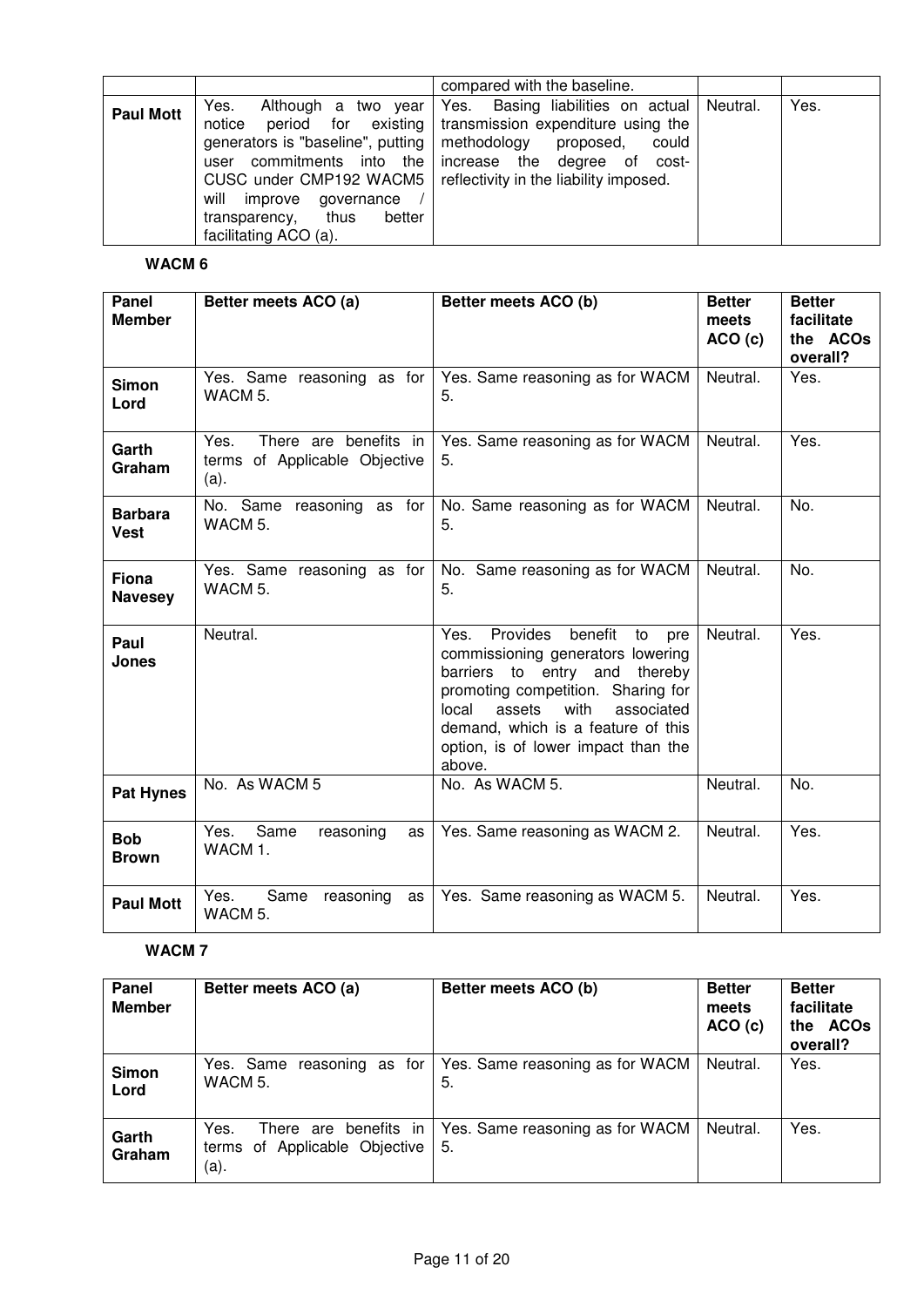| <b>Barbara</b><br><b>Vest</b>  | No. Same reasoning as for<br>WACM 5.       | No. Same reasoning as for WACM<br>5.                                                                                                                                                                                                                                                                           | Neutral. | No.  |
|--------------------------------|--------------------------------------------|----------------------------------------------------------------------------------------------------------------------------------------------------------------------------------------------------------------------------------------------------------------------------------------------------------------|----------|------|
| <b>Fiona</b><br><b>Navesey</b> | Yes. Same reasoning as for<br>WACM 5.      | Yes. Provides benefits of reduced<br>liabilities and/or security for pre-<br>commissioning<br>developers,<br>reducing barriers to entry and<br>facilitating improved competition in<br>generation. Grandfathering<br>will<br>provide the necessary investor<br>confidence /<br>certainty<br>more<br>generally. | Neutral. | Yes. |
| Paul<br><b>Jones</b>           | Neutral.                                   | Yes. Provides benefit<br>to<br>pre<br>commissioning generators lowering<br>barriers to entry and<br>thereby<br>promoting competition.<br><b>The</b><br>grandfathering of rights for existing<br>offers, which is a feature of this<br>option, is of lower impact than the<br>above.                            | Neutral. | Yes. |
| <b>Pat Hynes</b>               | No. As WACM 5                              | No. As WACM 5                                                                                                                                                                                                                                                                                                  | Neutral. | No.  |
| <b>Bob</b><br><b>Brown</b>     | Same<br>Yes.<br>reasoning<br>as<br>WACM 1. | Yes. Same reasoning as WACM 3.                                                                                                                                                                                                                                                                                 | Neutral. | Yes. |
| <b>Paul Mott</b>               | Yes.<br>Same<br>reasoning<br>as<br>WACM 5. | Yes. Same reasoning as WACM 5.                                                                                                                                                                                                                                                                                 | Neutral. | Yes. |

| Panel<br><b>Member</b>         | Better meets ACO (a)                                                | Better meets ACO (b)                                                                                                                                                                                                                                                                                                        | <b>Better</b><br>meets<br>ACO(c) | facilitate<br><b>Better</b><br>the ACOs overall? |
|--------------------------------|---------------------------------------------------------------------|-----------------------------------------------------------------------------------------------------------------------------------------------------------------------------------------------------------------------------------------------------------------------------------------------------------------------------|----------------------------------|--------------------------------------------------|
| <b>Simon Lord</b>              | Yes. Same reasoning as for<br>WACM 5.                               | Yes. Same reasoning as for<br>WACM 5.                                                                                                                                                                                                                                                                                       | Neutral.                         | Yes.                                             |
| Garth<br>Graham                | Yes. There are benefits in<br>terms of Applicable Objective<br>(a). | Yes. Same reasoning as for<br>WACM 5.                                                                                                                                                                                                                                                                                       | Neutral.                         | Yes.                                             |
| <b>Barbara</b><br><b>Vest</b>  | No. Same reasoning as for<br>WACM 5.                                | No. Same reasoning as for<br>WACM 5.                                                                                                                                                                                                                                                                                        | Neutral.                         | No.                                              |
| <b>Fiona</b><br><b>Navesey</b> | Yes. Same reasoning as for<br>WACM 5.                               | Yes. Same reasoning as for<br>WACM 7.                                                                                                                                                                                                                                                                                       | Neutral.                         | Yes.                                             |
| <b>Paul Jones</b>              | Neutral.                                                            | Provides benefit to<br>Yes.<br>commissioning<br>pre<br>lowering<br>generators<br>barriers<br>to<br>entry<br>and<br>thereby<br>promoting<br>competition.<br>The<br>grandfathering of rights for<br>existing offers and sharing<br>local<br>for<br>assets<br>with<br>associated demand, which<br>are features of this option, | Neutral.                         | Yes.                                             |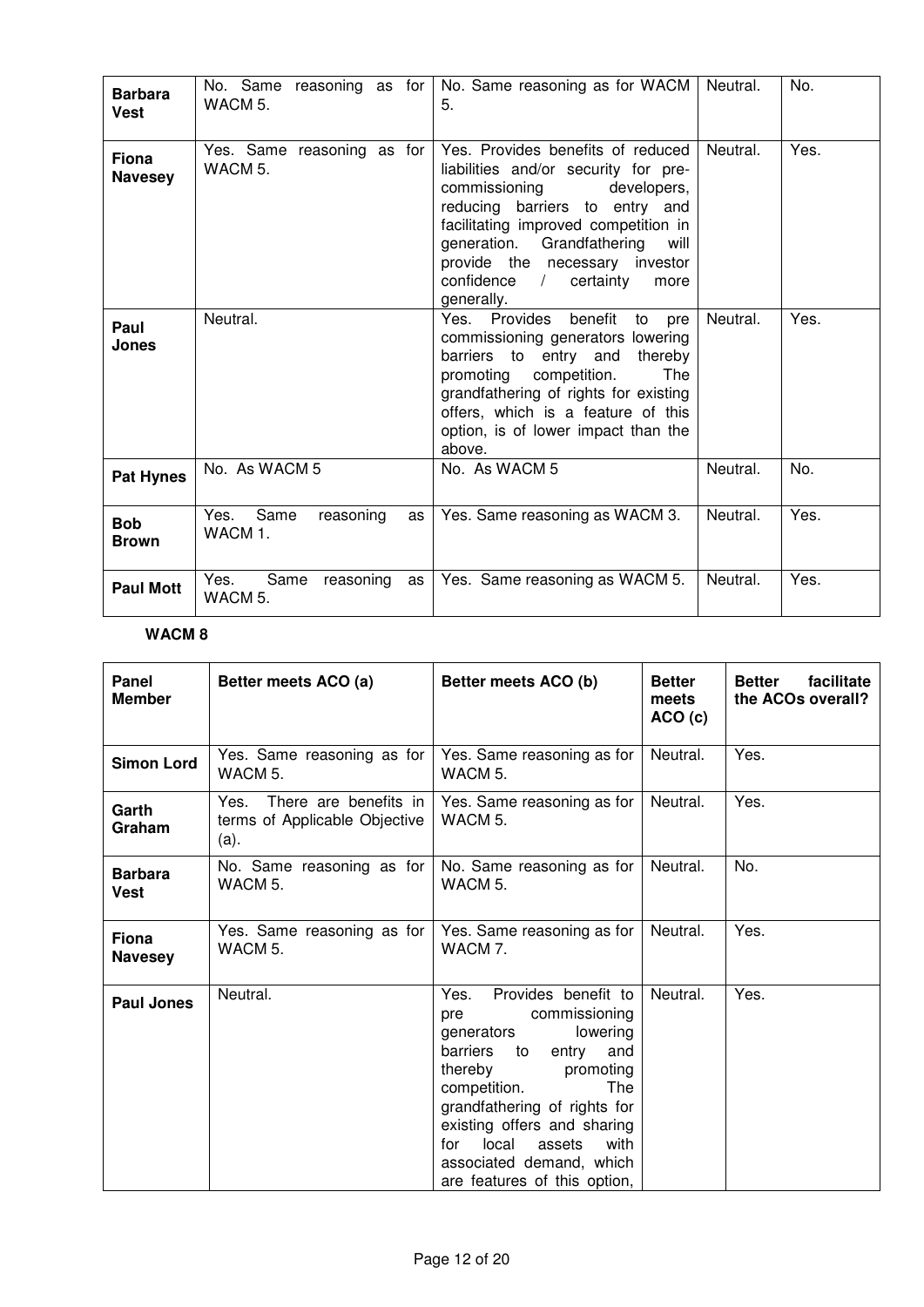|                  |                                         | are of lower impact than the<br>above. |          |      |
|------------------|-----------------------------------------|----------------------------------------|----------|------|
| <b>Pat Hynes</b> | No. As WACM 5                           | No. As WACM 5                          | Neutral. | No.  |
| <b>Bob Brown</b> | Yes. Same<br>reasoning<br>as<br>WACM 1. | Yes. Same reasoning as<br>WACM 4.      | Neutral. | Yes. |
| <b>Paul Mott</b> | Yes.<br>Same<br>reasoning as<br>WACM 5. | Yes. Same reasoning as<br>WACM 5.      | Neutral. | Yes. |

| Panel<br><b>Member</b>         | Better meets ACO (a)                                                                                                                                                                        | Better meets ACO (b)                                                                                                                                                                                                                                                                                                                                                                                                                                                                                                                                                                                                                                                                                                                                                                                                                                                                        | <b>Better</b><br>meets<br>ACO(c) | <b>Better</b><br>facilitate<br>the ACOs<br>overall? |
|--------------------------------|---------------------------------------------------------------------------------------------------------------------------------------------------------------------------------------------|---------------------------------------------------------------------------------------------------------------------------------------------------------------------------------------------------------------------------------------------------------------------------------------------------------------------------------------------------------------------------------------------------------------------------------------------------------------------------------------------------------------------------------------------------------------------------------------------------------------------------------------------------------------------------------------------------------------------------------------------------------------------------------------------------------------------------------------------------------------------------------------------|----------------------------------|-----------------------------------------------------|
| <b>Simon</b><br>Lord           | No. Pre commissioning should<br>be 4 years to align with NG<br>investment program.                                                                                                          | No. Pre commissioning should be 4<br>years to align with NG investment<br>program.                                                                                                                                                                                                                                                                                                                                                                                                                                                                                                                                                                                                                                                                                                                                                                                                          | Neutral.                         | No.                                                 |
| Garth<br>Graham                | No. The two year notice period<br>for<br>commissioning<br>pre<br>generators does not align with<br>TO building timescales so, in<br>my view, is detrimental to<br>Applicable Objective (a). | Yes. The shorter notice period for<br>commissioning<br>pre<br>generators<br>could be said to be beneficial to<br>competition and thus better for<br>Applicable Objective (b). However,<br>the detrimental effect of Applicable<br>Objective (a) outweighs the benefits<br>of Applicable Objective (b).                                                                                                                                                                                                                                                                                                                                                                                                                                                                                                                                                                                      | Neutral.                         | No.                                                 |
| <b>Barbara</b><br><b>Vest</b>  | No. Grandfathering has not<br>been included in this proposal.<br>This dilutes the good features<br>of this proposal and means<br>therefore that I cannot support<br>it.                     | No. Grandfathering has not been<br>included in this proposal.<br>This<br>dilutes the good features of this<br>proposal and means therefore that I<br>cannot support it.                                                                                                                                                                                                                                                                                                                                                                                                                                                                                                                                                                                                                                                                                                                     | Neutral.                         | No.                                                 |
| <b>Fiona</b><br><b>Navesey</b> | Yes. Same reasoning as for<br>WACM 5.                                                                                                                                                       | No. Benefits<br>pre-commissioning generators<br>with more appropriate liabilities and<br>securities, reducing barriers to entry<br>and facilitating greater competition<br>in generation. In addition, under the<br>current "Connect and Manage"<br>wider<br>reinforcements<br>regime<br>complete<br>continue<br>to<br>after<br>connection of new generation and<br>therefore a 2 year liability for both<br>pre and post commissioning is<br>appropriate. However,<br>developers need to be have the<br>option to retain their current<br>arrangements<br>through<br>grandfathering.<br>The alternatives<br>have the potential to increase risk /<br>introduce<br>contractual<br>burdens<br>unnecessarily for developers close<br>commissioning.<br>Lack<br>to<br>0f<br>grandfathering has the potential to<br>impact<br>investor<br>confidence<br>$\sqrt{ }$<br>certainty more generally. | Neutral.                         | No.                                                 |
| Paul                           | No.<br>Same reasoning as for<br>Original.                                                                                                                                                   | Provides<br>Yes.<br>benefit<br>to<br>pre<br>commissioning generators lowering<br>barriers to entry and<br>thereby                                                                                                                                                                                                                                                                                                                                                                                                                                                                                                                                                                                                                                                                                                                                                                           | Neutral.                         | Yes.                                                |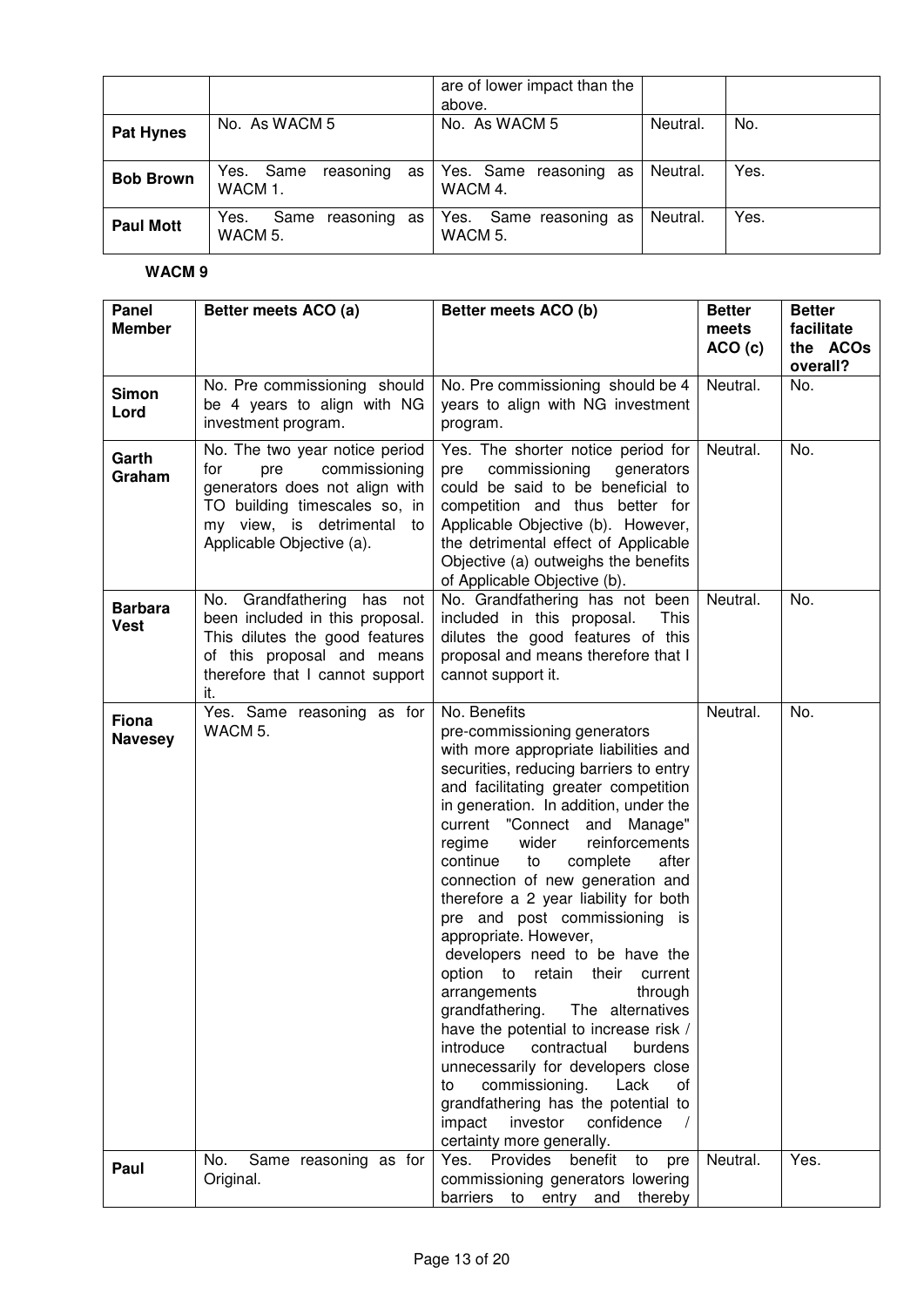| Jones                      |                                                                                                                                                                                                                                                                                                                                                                                                                                                                                                                                                                                                                                                                                                                                                                                                                                                                     | promoting competition.                                                                                                                                                                                                                                                                                                                                                                                                                                                                      |          |      |
|----------------------------|---------------------------------------------------------------------------------------------------------------------------------------------------------------------------------------------------------------------------------------------------------------------------------------------------------------------------------------------------------------------------------------------------------------------------------------------------------------------------------------------------------------------------------------------------------------------------------------------------------------------------------------------------------------------------------------------------------------------------------------------------------------------------------------------------------------------------------------------------------------------|---------------------------------------------------------------------------------------------------------------------------------------------------------------------------------------------------------------------------------------------------------------------------------------------------------------------------------------------------------------------------------------------------------------------------------------------------------------------------------------------|----------|------|
| <b>Pat Hynes</b>           | report highlights<br>The<br>Yes.<br>several strong reasons for a<br>shorter period of two years for<br>post commissioning generation<br>for new wider works, these can<br>also generally be applied to pre<br>commissioning<br>generation.<br>Whilst<br>and<br>pre<br>post<br>commissioning generation are<br>clearly different at any point in<br>time, in respect of provision of<br>future transmission capacity<br>they have the same impact. On<br>the basis that applying greater<br>than two years is impractical<br>inefficient<br>for<br>and<br>end<br>and<br>post<br>consumers<br><b>SO</b><br>commissioning<br>generation<br>should face two years, then pre<br>commissioning<br>generation<br>should be treated the same. It<br>also improves the flexibility of<br>the arrangements pre trigger<br>date, with no additional risk for<br>end consumers. | Yes.<br>Both<br>and<br>post<br>pre<br>commissioning<br>generators<br>are<br>the<br>treated<br>same<br>better<br><b>SO</b><br>facilitating effective<br>competition.<br>Overall proposal improves the route<br>to market for new parties and so<br>therefore<br>should<br>improve<br>competition. The additional flexibility<br>pre trigger date further improving<br>the route to market.                                                                                                   | Neutral. | Yes. |
| <b>Bob</b><br><b>Brown</b> | Same<br>Yes.<br>reasoning<br>as<br>WACM 1.                                                                                                                                                                                                                                                                                                                                                                                                                                                                                                                                                                                                                                                                                                                                                                                                                          | The<br>introduction<br>of cost-<br>Yes.<br>reflective<br>final<br>sums<br>enables<br>projects in early development to<br>better manage the risks when<br>compared with the baseline.<br>The<br>two year user commitment regime<br>that applies to both pre and post<br>commissioning generators together<br>with<br>the<br>cost<br>reflective<br>for<br>projects<br>in<br>arrangements<br>development and local sharing with<br>demand ensure that the proposal<br>facilitates competition. | Neutral. | Yes. |
| <b>Paul Mott</b>           | Yes. Although a two year notice<br>period for existing generators is<br>"baseline",<br>putting<br>user<br>commitments into the CUSC<br>under CMP192 WACM9 will<br>improve<br>governance/transparency, thus<br>better facilitating ACO<br>(a).<br>absence<br>of<br>However<br>the<br>grandfathering does dilute the<br>extent to which this is so, since<br>its absence could be compared<br>to retrospectivity, which can<br>increase risk and be inefficient.                                                                                                                                                                                                                                                                                                                                                                                                      | Yes. Same reasoning as WACM 5.                                                                                                                                                                                                                                                                                                                                                                                                                                                              | Neutral. | Yes. |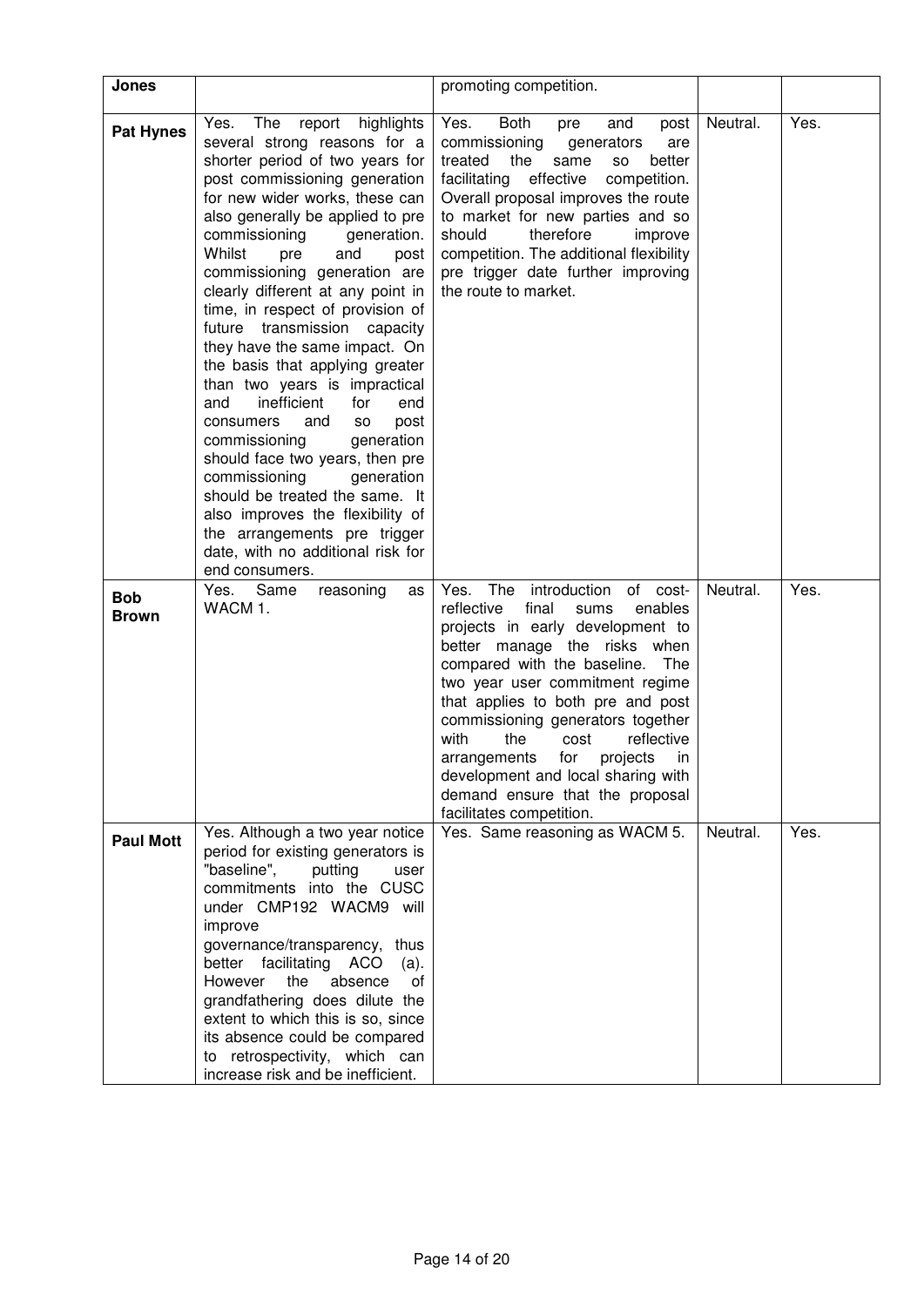| Panel<br><b>Member</b>        | Better meets ACO (a)                                                                                                                                                                                                                                                                                                                                                                                                                                                                                       | Better meets ACO (b)                                                                                                                                                                                                                                                                                                                                                                                                                                                                                                                                                                                              | <b>Better</b><br>meets<br>ACO(c) | <b>Better</b><br>facilitate the<br><b>ACOs</b><br>overall? |
|-------------------------------|------------------------------------------------------------------------------------------------------------------------------------------------------------------------------------------------------------------------------------------------------------------------------------------------------------------------------------------------------------------------------------------------------------------------------------------------------------------------------------------------------------|-------------------------------------------------------------------------------------------------------------------------------------------------------------------------------------------------------------------------------------------------------------------------------------------------------------------------------------------------------------------------------------------------------------------------------------------------------------------------------------------------------------------------------------------------------------------------------------------------------------------|----------------------------------|------------------------------------------------------------|
| <b>Simon</b><br>Lord          | No. Same reasoning as for<br>WACM 9.                                                                                                                                                                                                                                                                                                                                                                                                                                                                       | No. Same<br>reasoning<br>for<br>as<br>WACM 9.                                                                                                                                                                                                                                                                                                                                                                                                                                                                                                                                                                     | Neutral.                         | No.                                                        |
| Garth<br>Graham               | No. Same reasoning as for<br>WACM 9.                                                                                                                                                                                                                                                                                                                                                                                                                                                                       | Yes. Same reasoning as for<br>WACM 9.                                                                                                                                                                                                                                                                                                                                                                                                                                                                                                                                                                             | Neutral.                         | No.                                                        |
| <b>Barbara</b><br><b>Vest</b> | No. Same reasoning as for<br>WACM 9.                                                                                                                                                                                                                                                                                                                                                                                                                                                                       | No. Same<br>as for<br>reasoning<br>WACM 9.                                                                                                                                                                                                                                                                                                                                                                                                                                                                                                                                                                        | Neutral.                         | No.                                                        |
| Fiona<br><b>Navesey</b>       | Yes. Same reasoning as for<br>WACM 5.                                                                                                                                                                                                                                                                                                                                                                                                                                                                      | No. Same<br>as for<br>reasoning<br>WACM 9.                                                                                                                                                                                                                                                                                                                                                                                                                                                                                                                                                                        | Neutral.                         | No.                                                        |
| Paul<br><b>Jones</b>          | Same reasoning as for<br>No.<br>Original.                                                                                                                                                                                                                                                                                                                                                                                                                                                                  | Yes. Provides benefit to pre<br>commissioning<br>generators<br>lowering barriers to entry and<br>thereby promoting competition.<br>Sharing for local assets with<br>associated demand, which is a<br>feature of this option, is of lower<br>impact than the above.                                                                                                                                                                                                                                                                                                                                                | Neutral.                         | Yes.                                                       |
| <b>Pat Hynes</b>              | Yes. As WACM 9. The addition<br>of a sharing factor for works<br>with<br>associated<br>consumer<br>demand deals the potential<br>anomaly of<br>large<br>capital<br>that<br>have<br>wider<br>projects<br>benefits<br>that appear<br>to be<br>stalled<br>with<br>the<br>current<br>This<br>also<br>arrangements.<br>that<br>major<br>recognises<br>extensions to the network must<br>sometimes<br>treated<br>be<br>as<br>strategic, but should undergo<br>form<br>of<br>regulatory<br>some<br>economic test. | Yes. As WACM9, with<br>the<br>additional benefit of the potential<br>for a wider market.                                                                                                                                                                                                                                                                                                                                                                                                                                                                                                                          | Neutral.                         | Yes.                                                       |
| <b>Bob</b><br><b>Brown</b>    | Same<br>reasoning<br>Yes.<br>as<br>WACM 1.                                                                                                                                                                                                                                                                                                                                                                                                                                                                 | Yes. The introduction of cost-<br>enables<br>reflective<br>final<br>sums<br>projects in early development to<br>better manage the risks when<br>compared with the baseline. The<br>two year user commitment regime<br>that applies to both pre and post<br>commissioning<br>generators<br>together with the cost reflective<br>arrangements for projects<br>in<br>development and local sharing<br>with demand ensure that the<br>proposal facilitates competition.<br>The introduction of local sharing<br>better reflects the risks associated<br>with certain connections which<br>are associated with demand. | Neutral.                         | Yes.                                                       |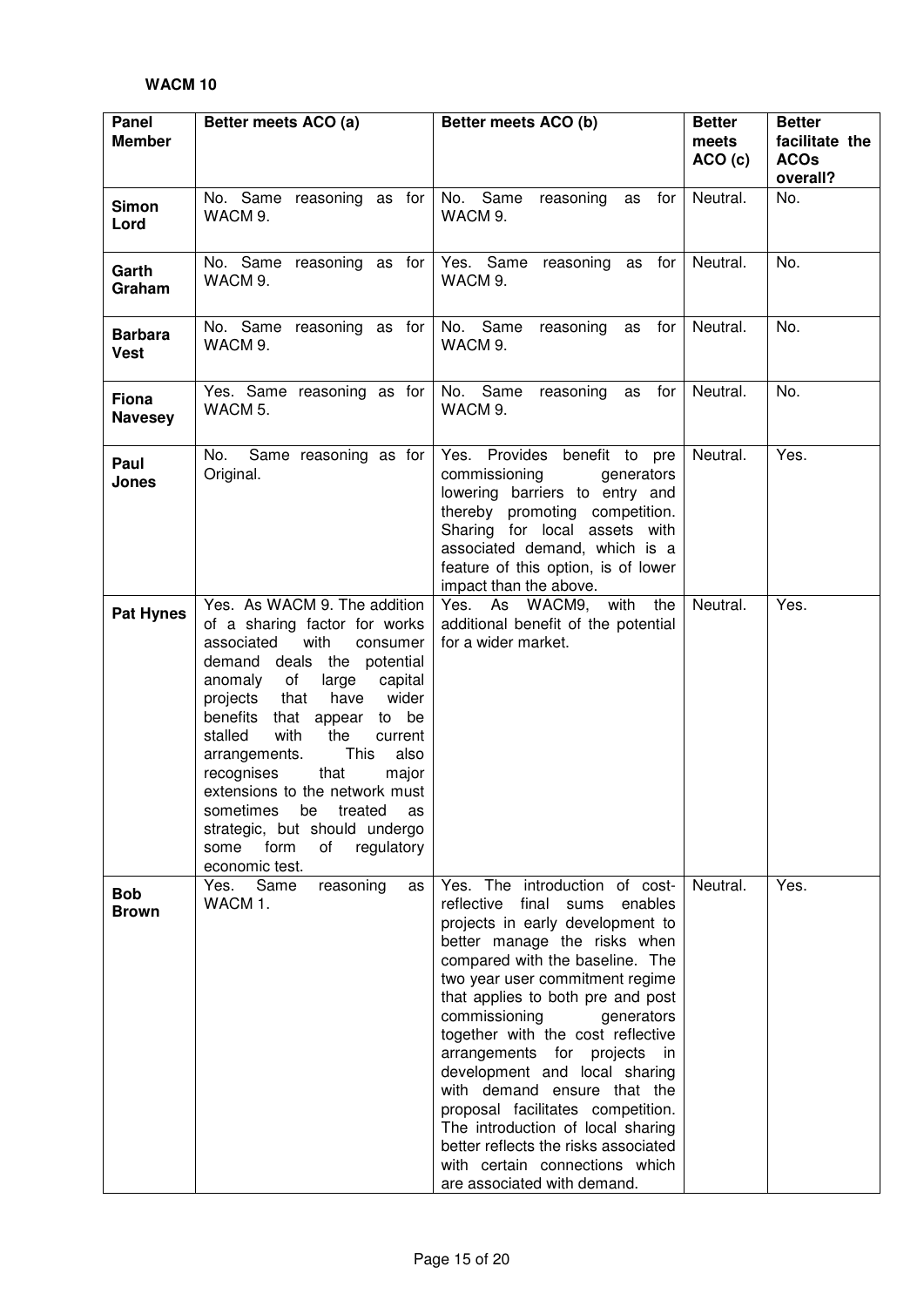| <b>Paul Mott</b> | Yes.    |  |  | Same reasoning as   Yes. Same reasoning as WACM   Neutral. | Yes. |
|------------------|---------|--|--|------------------------------------------------------------|------|
|                  | WACM 9. |  |  |                                                            |      |

| Panel<br><b>Member</b>        | Better meets ACO (a)                                                                                                                                                                                                                                                                                                                                                                                                                                                                                            | Better meets ACO (b)                                                                                                                                                                                                                                                                                                                                                                                                                                                                                                                                                 | <b>Better</b><br>meets<br>ACO(c) | <b>Better</b><br>facilitate the<br><b>ACOs</b><br>overall? |
|-------------------------------|-----------------------------------------------------------------------------------------------------------------------------------------------------------------------------------------------------------------------------------------------------------------------------------------------------------------------------------------------------------------------------------------------------------------------------------------------------------------------------------------------------------------|----------------------------------------------------------------------------------------------------------------------------------------------------------------------------------------------------------------------------------------------------------------------------------------------------------------------------------------------------------------------------------------------------------------------------------------------------------------------------------------------------------------------------------------------------------------------|----------------------------------|------------------------------------------------------------|
| <b>Simon</b><br>Lord          | No. Same reasoning as for<br>WACM 9.                                                                                                                                                                                                                                                                                                                                                                                                                                                                            | No. Same reasoning as for<br>WACM 9.                                                                                                                                                                                                                                                                                                                                                                                                                                                                                                                                 | Neutral.                         | No.                                                        |
| Garth<br>Graham               | Same reasoning as for<br>No.<br>WACM 9.                                                                                                                                                                                                                                                                                                                                                                                                                                                                         | Yes. Same reasoning as for<br>WACM 9.                                                                                                                                                                                                                                                                                                                                                                                                                                                                                                                                | Neutral.                         | No.                                                        |
| <b>Barbara</b><br><b>Vest</b> | Yes. I believe that 2 years pre<br>commitment<br>post<br>and<br>represents<br>proportionate<br>a<br>and<br>is<br>approach<br>an<br>improvement on the current<br>baseline.                                                                                                                                                                                                                                                                                                                                      | Yes. I believe that 2 years pre<br>commitment<br>and<br>post<br>represents<br>proportionate<br>a<br>and<br>is<br>approach<br>an<br>improvement on the current<br>baseline.                                                                                                                                                                                                                                                                                                                                                                                           | Neutral.                         | Yes.                                                       |
| Fiona<br><b>Navesey</b>       | Yes. Same reasoning as for<br>WACM 5.                                                                                                                                                                                                                                                                                                                                                                                                                                                                           | <b>Benefits</b><br>Yes.<br>pre-<br>commissioning generators with<br>more appropriate liabilities and<br>securities, reducing barriers to<br>entry and facilitating greater<br>competition in generation.<br>In.<br>addition, under the current<br>"Connect and Manage" regime<br>wider reinforcements continue<br>to complete after connection of<br>new generation and therefore a<br>2 year liability for both pre and<br>post commissioning is<br>appropriate. Grandfathering will<br>provide the necessary investor<br>confidence / certainty more<br>generally. | Neutral.                         | Yes.                                                       |
| Paul<br><b>Jones</b>          | No.<br>Same reasoning as for<br>Original.                                                                                                                                                                                                                                                                                                                                                                                                                                                                       | Yes. Same reasoning as for<br>WACM 7.                                                                                                                                                                                                                                                                                                                                                                                                                                                                                                                                | Neutral.                         | Yes.                                                       |
| <b>Pat Hynes</b>              | As<br><b>WACM</b><br>9.<br>The<br>Yes.<br>proposed<br>form<br>οf<br>grandfathering is much broader<br>than we would have hoped. A<br>solution that limited this only to<br>projects<br>that<br>post<br>were<br>consented and / or did not<br>move back their commissioning<br>date would have been better.<br>Due mainly to the timing of the<br>CUSC process we were not<br>able to develop a more refined<br>grandfathering<br>proposal.<br>Despite this the proposal is<br>overall better than the baseline. | Yes. As WACM 9.                                                                                                                                                                                                                                                                                                                                                                                                                                                                                                                                                      | Neutral.                         | Yes.                                                       |
| <b>Bob</b>                    | Same<br>Yes.<br>reasoning<br>as<br>WACM 1.                                                                                                                                                                                                                                                                                                                                                                                                                                                                      | Yes. The introduction of cost-<br>reflective final sums enables<br>projects in early development to                                                                                                                                                                                                                                                                                                                                                                                                                                                                  | Neutral.                         | Yes.                                                       |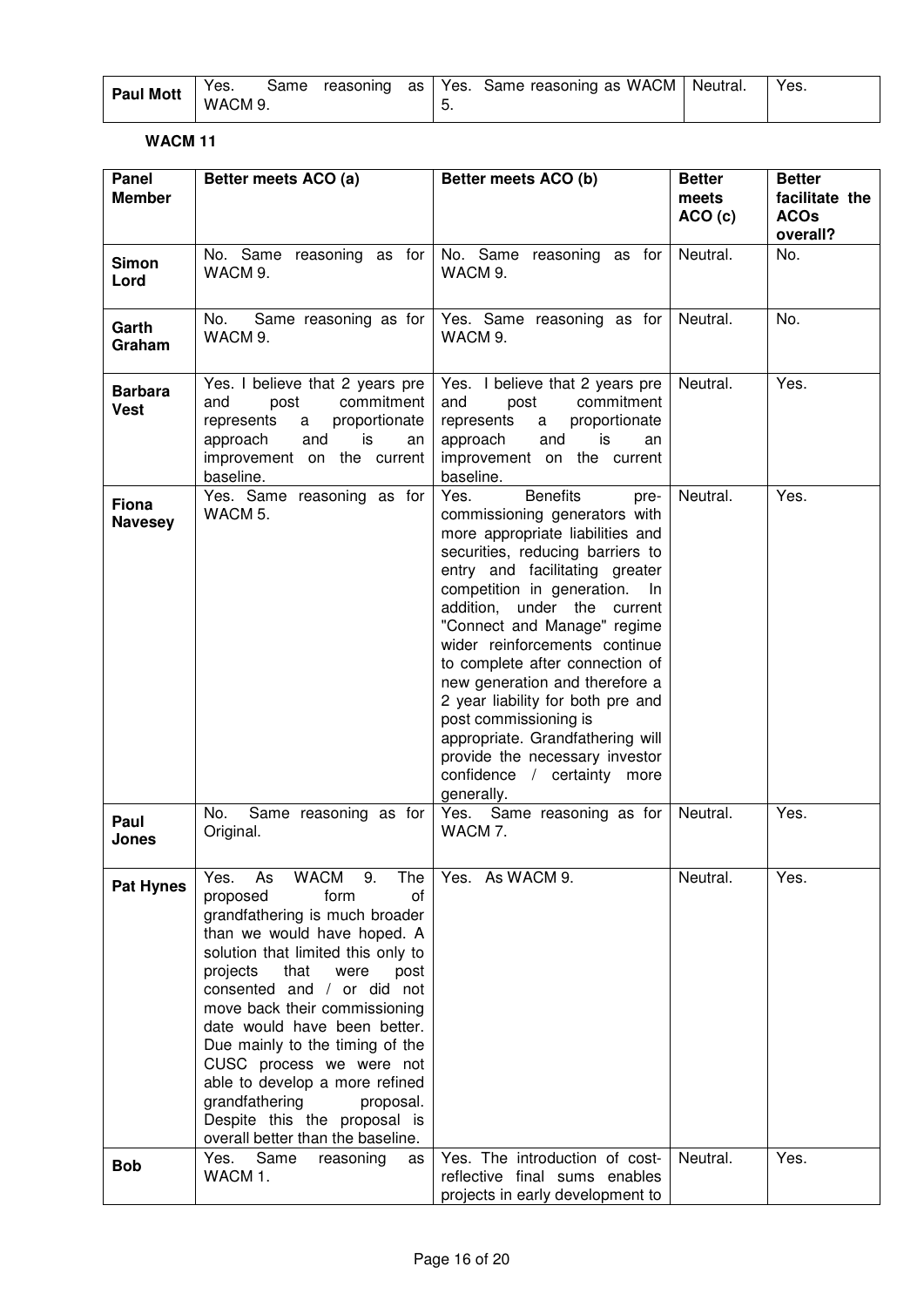| <b>Brown</b>     |                                       | better manage the risks when       |          |      |
|------------------|---------------------------------------|------------------------------------|----------|------|
|                  |                                       |                                    |          |      |
|                  |                                       | compared with the baseline.        |          |      |
|                  |                                       | The two year user commitment       |          |      |
|                  |                                       | regime that applies to both pre    |          |      |
|                  |                                       | and<br>commissioning<br>post       |          |      |
|                  |                                       | generators together with the       |          |      |
|                  |                                       | cost reflective arrangements for   |          |      |
|                  |                                       | projects in development and        |          |      |
|                  |                                       | with demand                        |          |      |
|                  |                                       | local sharing                      |          |      |
|                  |                                       | that<br>the<br>proposal<br>ensure  |          |      |
|                  |                                       | competition.<br>facilitates<br>The |          |      |
|                  |                                       | introduction of Grandfathering     |          |      |
|                  |                                       | will<br>enable<br>projects<br>in   |          |      |
|                  |                                       | development<br>to<br>maintain      |          |      |
|                  |                                       | existing<br>arrangements<br>and    |          |      |
|                  |                                       | minimise the disruption caused     |          |      |
|                  |                                       | by implementation<br>of<br>the     |          |      |
|                  |                                       | proposal (particularly in relation |          |      |
|                  |                                       | of financing arrangements).        |          |      |
|                  |                                       |                                    |          |      |
| <b>Paul Mott</b> | Although a two year<br>Yes.           | Yes. Basing liabilities on actual  | Neutral. | Yes. |
|                  | notice<br>period for<br>existing      | transmission expenditure using     |          |      |
|                  | generators is "baseline", putting     | methodology proposed,<br>the       |          |      |
|                  | user commitments into the             | could increase the degree of       |          |      |
|                  | <b>CUSC</b><br><b>CMP192</b><br>under | cost-reflectivity in the liability |          |      |
|                  | will<br>WACM11<br>improve             | imposed. Note that WACM11          |          |      |
|                  | governance / transparency,            | has the merit of not applying      |          |      |
|                  | thus better facilitating CAO (a).     | additional risk to consumers       |          |      |
|                  | The inclusion of grandfathering       | (shared with WACM $9, 7, 5, 3$ ,   |          |      |
|                  | in WACM11 avoids anything             | and 1), and the inclusion of       |          |      |
|                  | that could be viewed as a             | grandfathering (shared with 3,     |          |      |
|                  | retrospective effect.                 | 4, 7, 8, and 12) avoids anything   |          |      |
|                  |                                       | that could be viewed as a          |          |      |
|                  |                                       | retrospective<br>change,           |          |      |
|                  |                                       |                                    |          |      |
|                  |                                       | increasing investor confidence.    |          |      |
|                  |                                       | Two years general pre- and         |          |      |
|                  |                                       | post-commissioning                 |          |      |
|                  |                                       | commitment (shared with 9, 10,     |          |      |
|                  |                                       | 12)<br>and<br>represents<br>a      |          |      |
|                  |                                       | proportionate approach.<br>The     |          |      |
|                  |                                       | inclusion of all these desirable   |          |      |
|                  |                                       | features in one working group      |          |      |
|                  |                                       | alternative CUSC modification,     |          |      |
|                  |                                       | number 11, makes WACM 11           |          |      |
|                  |                                       | uniquely the best out of the 12    |          |      |
|                  |                                       | WACMs and the Original.            |          |      |
|                  |                                       |                                    |          |      |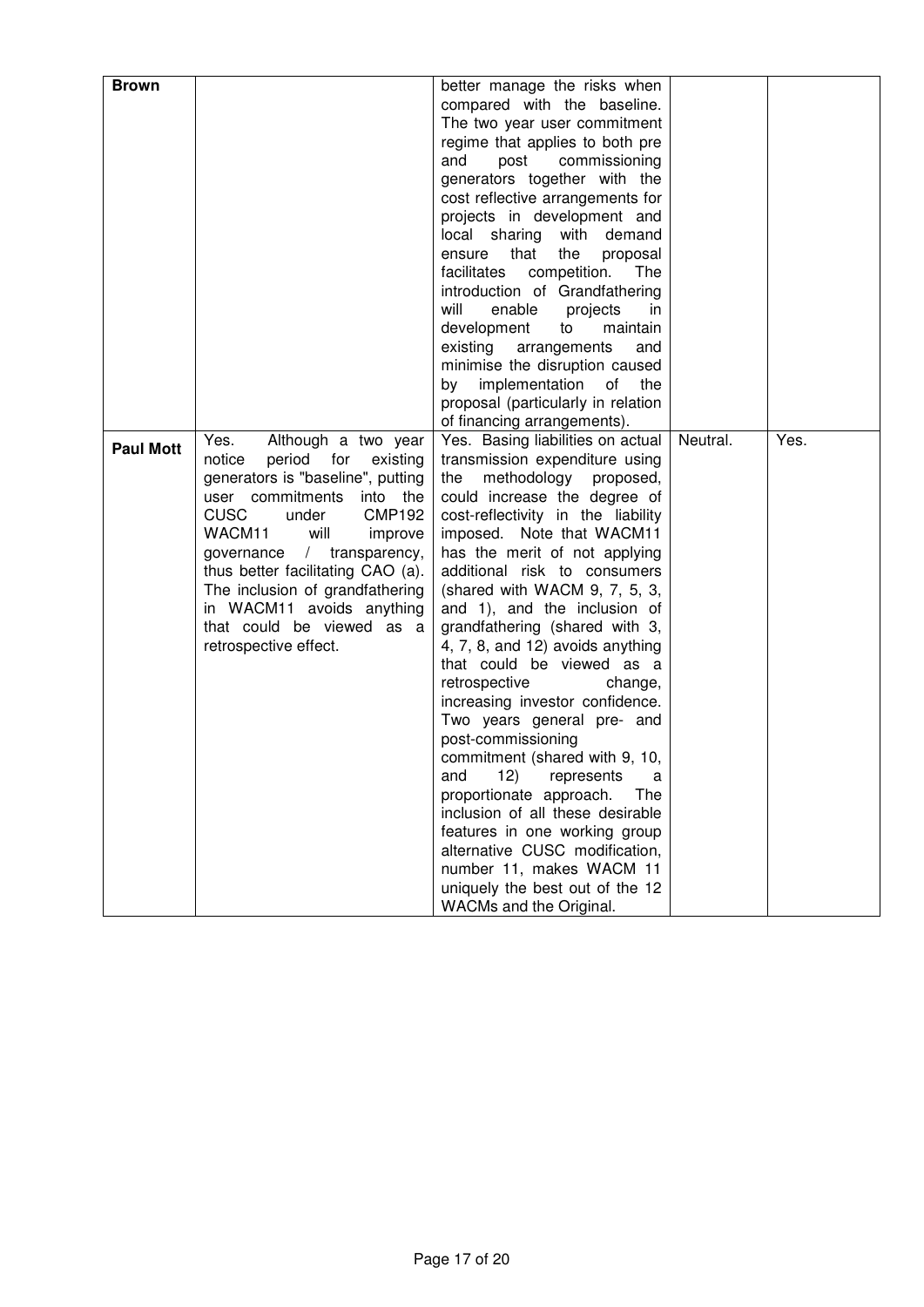| Panel<br><b>Member</b>        | Better meets ACO (a)                                                                                                                                                                                                                                                                                                                                                                                                                                                                                                                                                                                                                                                                                                                                                                                                                                                                                                                                                                                     | Better meets ACO (b)                                                                                                                                                                                                                                                                                                      | <b>Better</b><br>meets<br>ACO (c) | <b>Better</b><br>facilitate the<br><b>ACOs</b><br>overall? |
|-------------------------------|----------------------------------------------------------------------------------------------------------------------------------------------------------------------------------------------------------------------------------------------------------------------------------------------------------------------------------------------------------------------------------------------------------------------------------------------------------------------------------------------------------------------------------------------------------------------------------------------------------------------------------------------------------------------------------------------------------------------------------------------------------------------------------------------------------------------------------------------------------------------------------------------------------------------------------------------------------------------------------------------------------|---------------------------------------------------------------------------------------------------------------------------------------------------------------------------------------------------------------------------------------------------------------------------------------------------------------------------|-----------------------------------|------------------------------------------------------------|
| <b>Simon</b><br>Lord          | No. Same reasoning as for No. Same reasoning as for<br>WACM 9.                                                                                                                                                                                                                                                                                                                                                                                                                                                                                                                                                                                                                                                                                                                                                                                                                                                                                                                                           | WACM 9.                                                                                                                                                                                                                                                                                                                   | Neutral.                          | No.                                                        |
| Garth<br>Graham               | No.<br>WACM 9.                                                                                                                                                                                                                                                                                                                                                                                                                                                                                                                                                                                                                                                                                                                                                                                                                                                                                                                                                                                           | Same reasoning as for   Yes. Same reasoning as for<br>WACM 9.                                                                                                                                                                                                                                                             | Neutral.                          | No.                                                        |
| <b>Barbara</b><br><b>Vest</b> | Yes. I believe that 2 years pre<br>commitment<br>post<br>and<br>proportionate<br>represents<br>a<br>and<br>approach<br>is<br>an<br>improvement on the current<br>baseline.<br>$\ln$<br>addition this<br>proposal also includes a 50/50<br>sharing<br>element<br>between<br>generation and demand which I<br>believe to be fair.                                                                                                                                                                                                                                                                                                                                                                                                                                                                                                                                                                                                                                                                          | Yes. I believe that 2 years pre<br>commitment<br>and<br>post<br>proportionate<br>represents<br>a<br>approach<br>and<br>is<br>an<br>improvement on the current<br>baseline.<br>In addition this<br>proposal also includes a 50/50<br>sharing<br>element<br>between<br>generation and demand which I<br>believe to be fair. | Neutral.                          | Yes.                                                       |
| Fiona<br><b>Navesey</b>       | Yes. Same reasoning as for<br>WACM 5.                                                                                                                                                                                                                                                                                                                                                                                                                                                                                                                                                                                                                                                                                                                                                                                                                                                                                                                                                                    | Yes. Same reasoning as for<br><b>WACM 11.</b>                                                                                                                                                                                                                                                                             | Neutral.                          | Yes.                                                       |
| Paul<br>Jones                 | No.<br>Same reasoning as for<br>Original.                                                                                                                                                                                                                                                                                                                                                                                                                                                                                                                                                                                                                                                                                                                                                                                                                                                                                                                                                                | Yes. Same reasoning as for<br>WACM 8.                                                                                                                                                                                                                                                                                     | Neutral.                          | Yes.                                                       |
| <b>Pat Hynes</b>              | Yes. As WACM 9. The addition<br>of a sharing factor for works<br>with<br>associated<br>consumer<br>demand deals the potential<br>anomaly of<br>large<br>capital<br>have<br>wider<br>projects<br>that<br>benefits<br>that appear<br>to be<br>stalled<br>with<br>the<br>current<br>This<br>arrangements.<br>also<br>recognises<br>that<br>major<br>extensions to the network must<br>sometimes<br>be<br>treated<br>as<br>strategic, but should undergo<br>form<br>of<br>regulatory<br>some<br>economic test. The proposed<br>form of grandfathering is much<br>broader than we would have<br>hoped. A solution that limited<br>this only to projects that were<br>post consented and / or did not<br>move back their commissioning<br>date would have been better.<br>Due mainly to the timing of the<br>CUSC process we were not<br>able to develop a more refined<br>grandfathering<br>proposal.<br>Despite this the proposal is<br>overall better than the baseline.<br>Same<br>Yes.<br>reasoning<br>as | Yes. As WACM9, with<br>the<br>additional<br>benefit<br>of<br>the<br>potential for a wider market.<br>Yes. The introduction of cost-                                                                                                                                                                                       | Neutral.<br>Neutral.              | Yes.<br>Yes.                                               |
| <b>Bob</b>                    | WACM 1.                                                                                                                                                                                                                                                                                                                                                                                                                                                                                                                                                                                                                                                                                                                                                                                                                                                                                                                                                                                                  | reflective final sums enables                                                                                                                                                                                                                                                                                             |                                   |                                                            |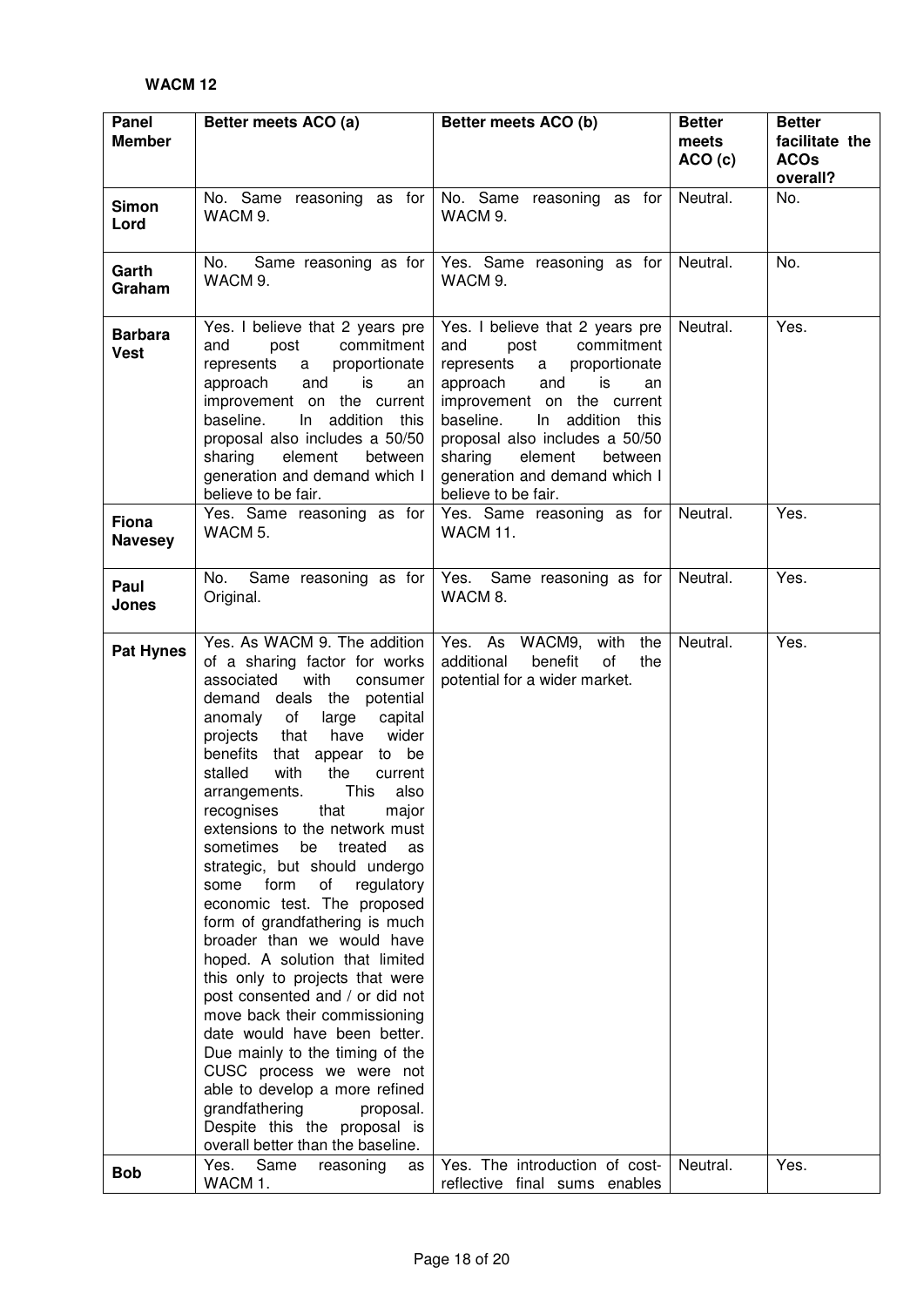| <b>Brown</b>     |                                            | projects in early development to<br>better manage the risks when<br>compared with the baseline.<br>The two year user commitment<br>regime that applies to both pre<br>and<br>post<br>commissioning<br>generators together with the<br>cost reflective arrangements for<br>projects in development and<br>local sharing with demand<br>the proposal<br>that<br>ensures<br>facilitates competition. The<br>introduction of local sharing<br>reflects the<br>better<br>risks<br>with<br>associated<br>certain<br>which<br>connections<br>are<br>associated with demand. The<br>introduction of Grandfathering<br>enable<br>projects<br>will<br>in.<br>development<br>maintain<br>to<br>existing arrangements<br>and<br>minimise the disruption caused<br>by implementation of the<br>proposal (particularly in relation<br>of financing arrangements). |          |      |
|------------------|--------------------------------------------|-----------------------------------------------------------------------------------------------------------------------------------------------------------------------------------------------------------------------------------------------------------------------------------------------------------------------------------------------------------------------------------------------------------------------------------------------------------------------------------------------------------------------------------------------------------------------------------------------------------------------------------------------------------------------------------------------------------------------------------------------------------------------------------------------------------------------------------------------------|----------|------|
| <b>Paul Mott</b> | Yes.<br>Same<br>reasoning<br>as<br>WACM 5. | Same reasoning as<br>Yes. The results of the results of the results of the results of the results of the results of the results of the results in the results of the results of the results in the results in the result of the result of the resul<br>WACM 5.                                                                                                                                                                                                                                                                                                                                                                                                                                                                                                                                                                                      | Neutral. | Yes. |

### **BEST**

| <b>Panel Member</b> | Which option is best? |  |
|---------------------|-----------------------|--|
| Simon Lord          | WACM <sub>8</sub>     |  |
| Garth Graham        | WACM 8                |  |
| Barbara Vest        | WACM 12               |  |
| Fiona Navesey       | WACM <sub>11</sub>    |  |
| Paul Jones          | WACM <sub>8</sub>     |  |
| Pat Hynes           | WACM <sub>10</sub>    |  |
| <b>Bob Brown</b>    | WACM <sub>12</sub>    |  |
| Paul Mott           | WACM <sub>11</sub>    |  |

#### **4 AOB**

- 2971. **Appointment of Independent CUSC Panel Chairman.** AT advised the Panel that three out of the four shortlisted candidates had been interviewed on 8<sup>th</sup> November and the final candidate was due to be interviewed on 25<sup>th</sup> November, after which a further update would be provided to the Panel.
- 2972. AS advised that there were some updates on EU developments and that he would email them to the Panel shortly. AS noted that a stakeholder workshop on REMIT was taking place on 28<sup>th</sup> November 2011 in Ljubljana, hosted by ACER. FN asked if there was an update on a possible workshop in December to which AS advised that a national workshop on implementation is likely to take place in early December in London, hosted by DECC.